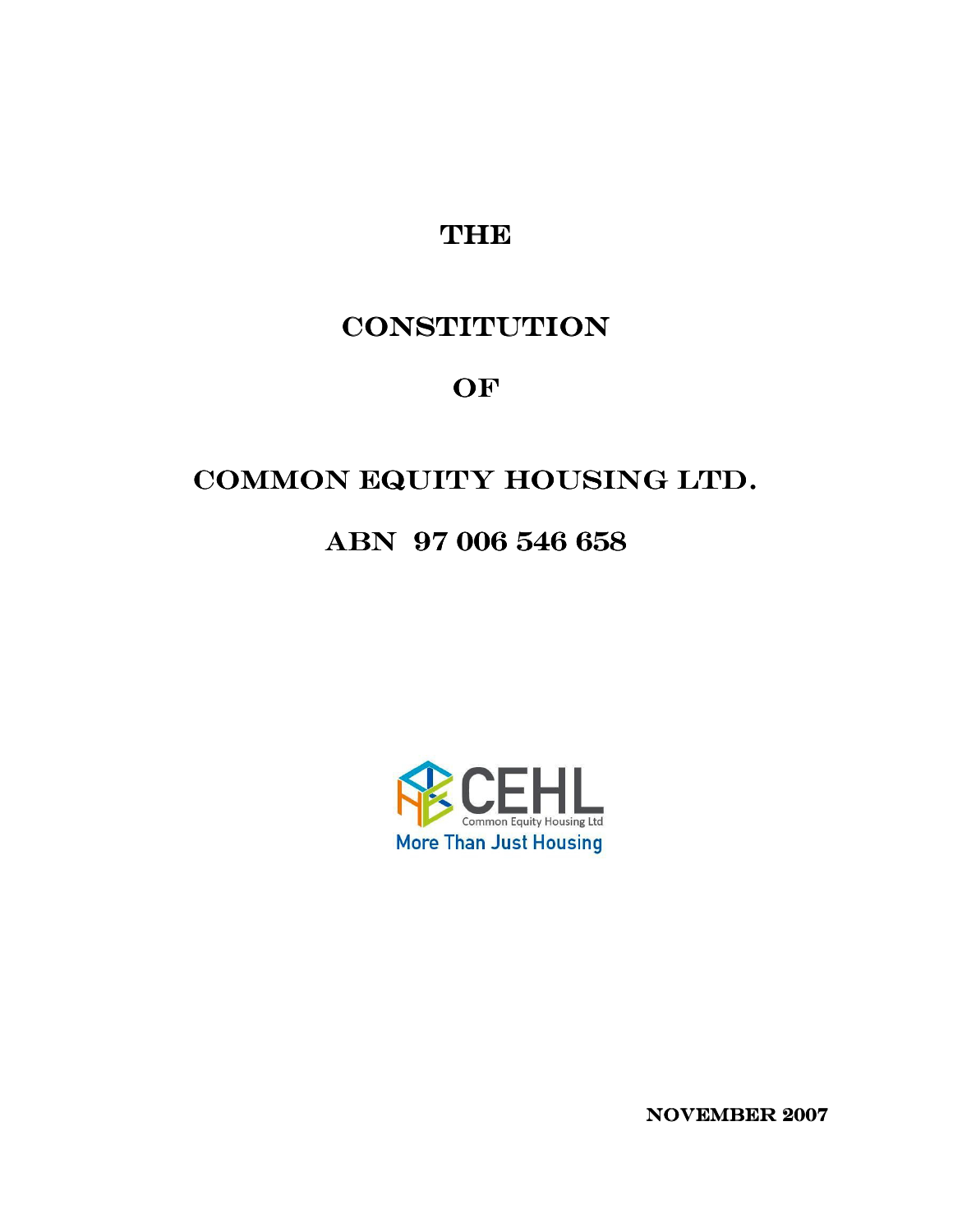## THE CONSTITUTION

## **CONTENTS**

| <b>Clause Title</b>                 | <b>Clause No</b> | <b>Commencing</b><br>Page |
|-------------------------------------|------------------|---------------------------|
| <b>Definitions</b>                  | $\mathbf{1}$     | $\mathbf{1}$              |
| Objects                             | $\overline{2}$   | $\overline{2}$            |
| Powers                              | 3A               | $\overline{2}$            |
| Not act as Trustee                  | 3B               | 3                         |
| <b>Distribution of Assets</b>       | 4                | 3                         |
| Limited Liability                   | 5                | $\overline{4}$            |
| <b>Share Capital</b>                | 6                | $\overline{4}$            |
| <b>Share Certificates</b>           | 7                | 6                         |
| <b>Transfer of Shares</b>           | 8                | 6                         |
| Alterations in Capital              | 9                | $\overline{7}$            |
| <b>General Meetings</b>             | 10               | $\overline{7}$            |
| Proceedings at General Meetings     | 11               | 8                         |
| <b>Votes of Shareholders</b>        | 12               | 9                         |
| Alteration of Constitution          | 13               | 10                        |
| <b>Directors</b>                    | 14               | 10                        |
| <b>Managing Director</b>            | 15               | 14                        |
| Proceedings of Directors            | 16               | 15                        |
| Powers of Directors                 | 17               | 17                        |
| Secretary                           | 18               | 17                        |
| Minutes                             | 19               | 17                        |
| The Seal                            | 20               | 18                        |
| Cheques, Bills etc.                 | 21               | 18                        |
| <b>Reserves</b>                     | 22               | 18                        |
| <b>Dividends</b>                    | 23               | 18                        |
| <b>Accounts</b>                     | 24               | 18                        |
| Inspection of Records               | 25               | 19                        |
| <b>Auditors</b>                     | 26               | 19                        |
| Serving of Notices                  | 27               | 19                        |
| Indemnity                           | 28               | 20                        |
| Arbitration                         | 29               | 21                        |
| Interpretation of this Constitution | 30               | 21                        |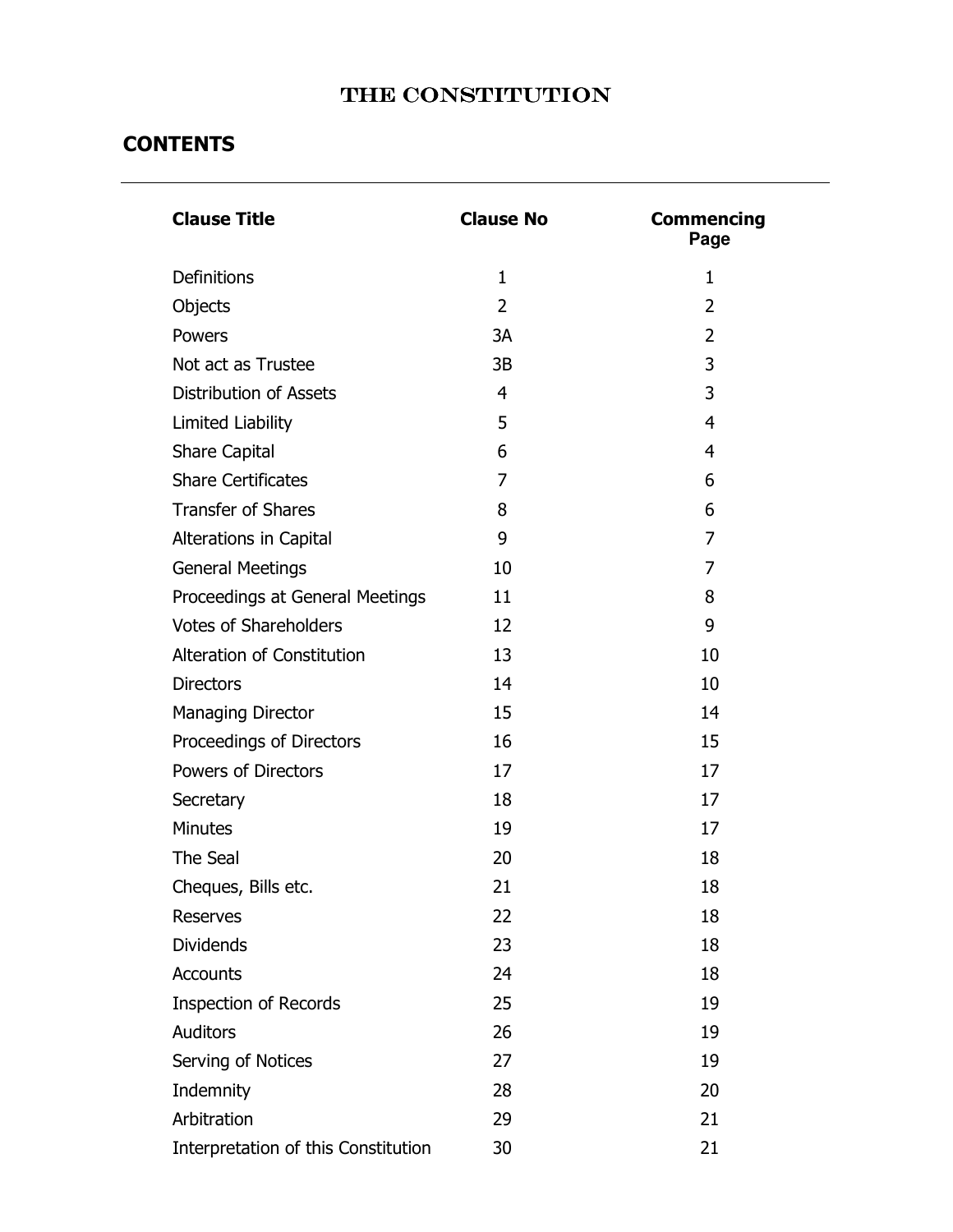### **THE**

## **CONSTITUTION**

### **OF**

## **COMMON EQUITY HOUSING LIMITED**

 $\overline{\phantom{0}}$ 

A Public (Unlisted) Company having a Share Capital and subject to Corporations Law

The name of the Company is COMMON EQUITY HOUSING LIMITED.

#### **1. DEFINITIONS**

"Act" means the Corporation Act 2001 in form from time to time and any equivalent companies legislation applicable to the Company from time to time.

"Association" means any Association incorporated pursuant to the Association Incorporation Act 1981.

In this Constitution, unless there is something in the subject matter or context inconsistent with: -

"Company" means Common Equity Housing Ltd.

"Common Equity Rental Co-operative" or "CERC" means any Co-operative approved by the Office of Housing (OoH) or its Officers or Minister to be incorporated as a Common Equity Rental Co-operative pursuant to the Cooperatives Act 1996.

"Corporation" means any Company incorporated pursuant to Corporation Act 2001.

"Director of Housing" means the holder of such office appointed pursuant to the Housing Act 1983 of the State of Victoria.

"Investment Policy" shall mean the investment policy determined by the Board of Directors from time to time.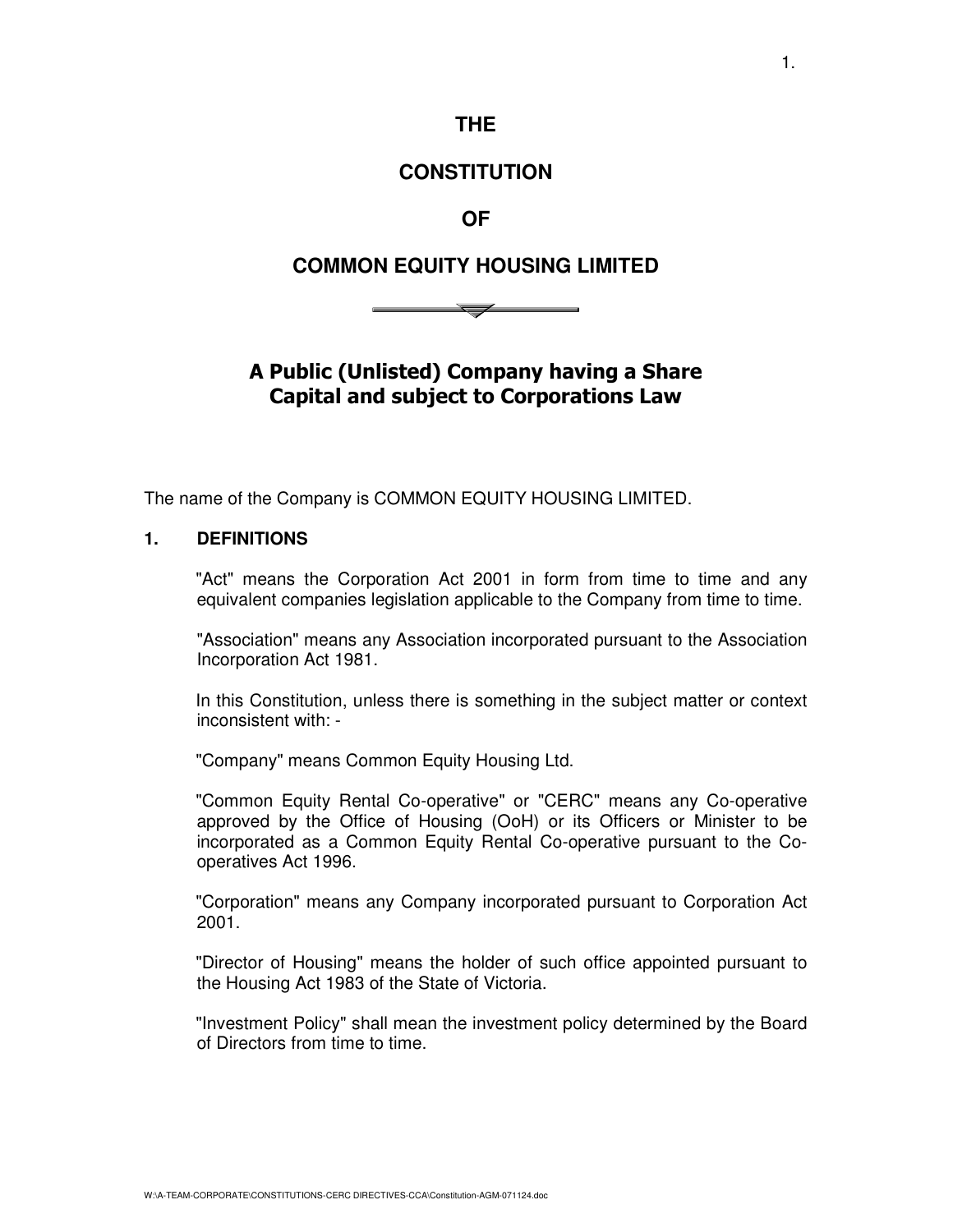"In writing" means written, printed or typed or partly written, or partly typed, and includes lithography or any other substitutes for writing.

"Month" means calendar month.

"Objects" means those objects as referred to in Clause 2(a) of the Constitution of the Company.

"Special Resolution" shall have the meaning assigned thereto by Section 248 of the Act.

Words importing the singular number only, include the plural number and vice versa.

Words importing the masculine gender only, include the feminine gender.

Words importing persons include corporations.

#### **2. OBJECTS**

- (a) The principal object of the Company shall comprise the ownership or leasing of residential properties for leasing to Common Equity Rental Housing Co-operatives, incorporated pursuant to the Co-operatives Act of Victoria in order that housing assistance and Co-operative education may be provided to low income households.
- (b) Another object is the ownership or leasing of residential properties for leasing to Corporations, Associations or individuals in order that housing may be provided to low income persons and persons considered eligible by the Director of Housing.

#### **3A. POWERS**

For the purpose of achieving the objects the Company shall have the following powers:

- (a) To take and acquire by way of purchase, transfer, conveyance, option, mortgage, licence, assignment, exchange, lease, partition or otherwise, any real property of any tenure and any interest therein including all improvements thereon, fixtures, fittings, plant, machinery, equipment, materials, goods, chattels, and effects and any rights, easements, appurtenances, advantages, conveniences and concessions in connection therewith and to sell, grant options, mortgages, charge or otherwise encumber, licence, exchange, lease out or otherwise deal in the same, subject to the consent of the Director of Housing and subordinate persons or bodies nominated by the Director of Housing under Section 109 of the Housing Act 1983.
- (b) To pay all the associated costs of acquiring, owning, leasing, transferring, mortgaging, or otherwise dealing with real property.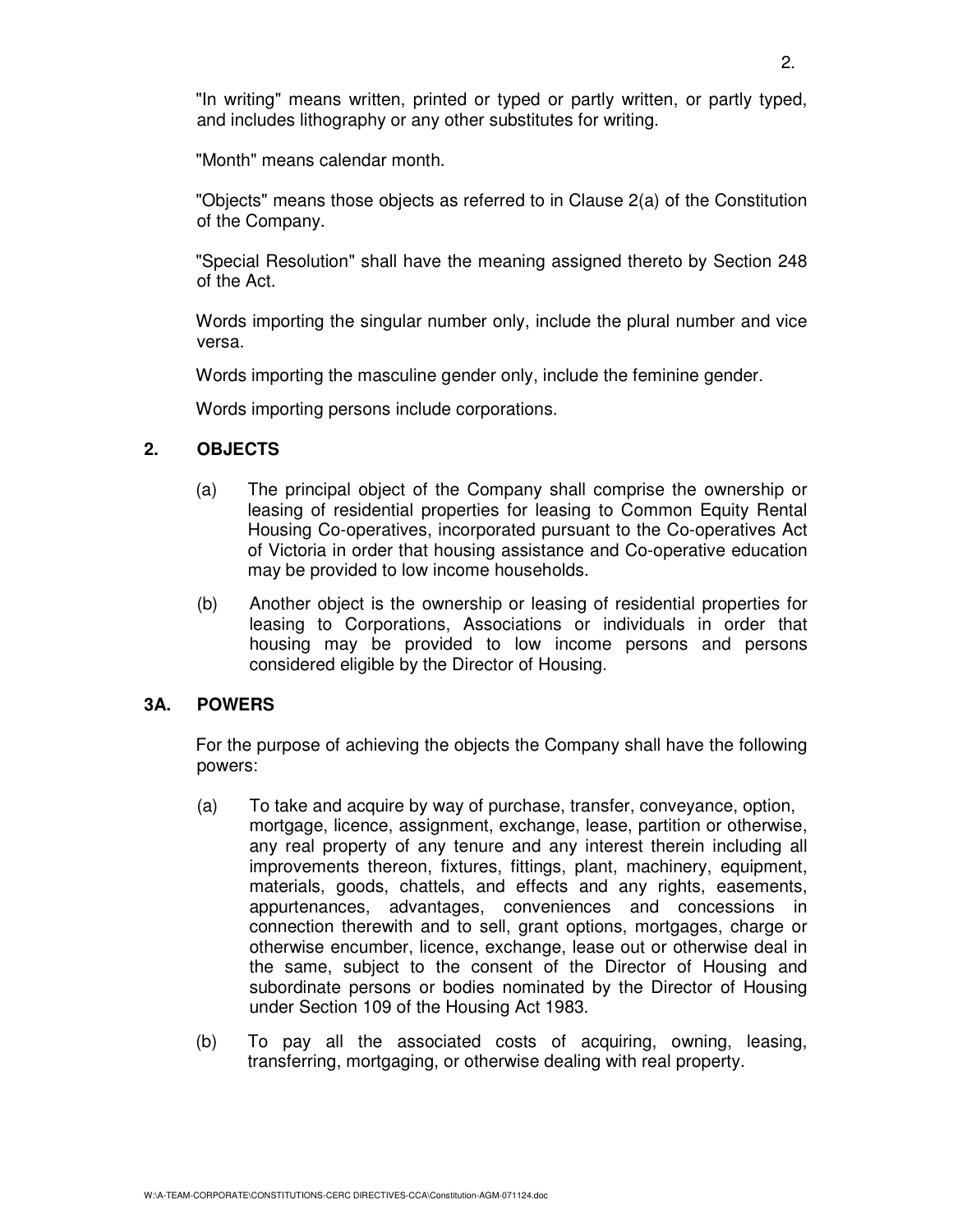- (c) To borrow or raise and secure the payment of money in such manner as the Company may think fit but subject to the consent of the Director of Housing under Section 109 of the Housing Act 1983.
- (d) To apply for and accept grants and loans of money from any Government or Authority whether Federal, State, or local, and enter into any arrangement or agreement with the same or with any public or governmental body that may seem conducive to the carrying out of the Company's objects and to obtain from any such government authority or body any rights, privileges or concessions which may be deemed advisable or of benefit.
- (e) To Provide training and support programs for Common Equity Rental Housing Co-operatives.
- (f) To intervene in the activities of Co-operatives in the interest of the Company, the Co-operative and individual shareholders, and the CERC program as a whole.
- (g) To accept, demand, and enforce payment of monies owed to the Company.
- (h) To take any gift of property or any other gift for the furtherance of the objects of the Company and establish a Gift Fund for this purpose.
- (i) To enter into joint ventures and contracts with any public or private entity and grant leases to and take leases from other entities.
- (j) To do all acts and things, and the execution of all documents and contracts as may be reasonably incidental to the achievement or furtherance of the objects aforesaid.

#### **3B. NOT ACT AS TRUSTEE**

The Company must not act as trustee for any other person or entity other than a Registered Agency under the Housing Act 1983 without the written approval of the Registrar under Sections 82 and 103 of that Act.

#### **4. DISTRIBUTION OF ASSETS**

(a) The income and property of the Company whencesoever derived shall be applied solely towards the promotion of the objects of the Company as set forth in the Constitution, and no portion thereof shall be paid or transferred, directly or indirectly by way of dividend, bonus or otherwise howsoever by way of profit to the shareholders of the Company PROVIDED THAT nothing herein shall prevent the payment, in good faith, of reasonable and proper remuneration to any officer or servant of the Company or to any shareholder of the Company in return for any services actually rendered to the Company.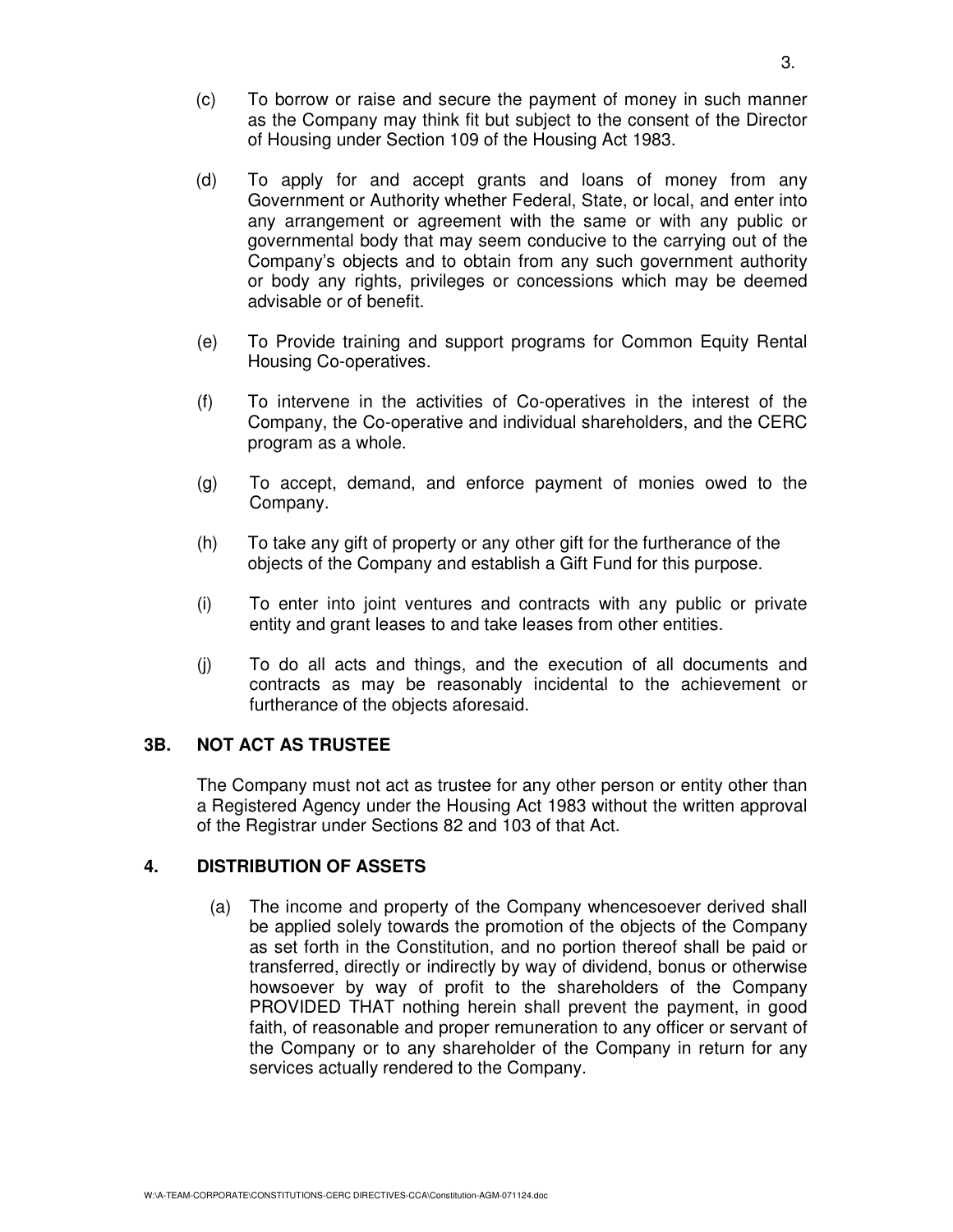- (b) If upon the winding up or dissolution of the Company there remains, after satisfaction of all debts and liabilities, any property whatsoever, the same shall not be paid to or distributed among the shareholders of the Company but shall be given or transferred to another organisation in Australia which is a public benevolent institution for the purposes of an Commonwealth taxation Act AND which is a registered Agency under the Housing Act 1983 approved by the Registrar under that Act with similar purposes AND which is not carried on for the purposes of profit or gain to its members, AND which shall prohibit the distribution of its or their income and property among its or their shareholders to an extent at least as great as in imposed on the Company under this Clause, such institution or institutions to be determined by the shareholders of the Company at or before the time of dissolution and in default thereof by a Justice of the Supreme Court of the State of Victoria or such other Judge of that Court as may have or acquire jurisdiction in the matter, and if and so far as effect cannot be given to
- (c) If the Gift Fund is wound up or if the endorsement of the Company a deductible gift recipient is revoked, any surplus assets of the Gift Fund remaining after the payment of liabilities attributable to it shall be transferred to a fund, authority or institution to which income tax deductible gifts can be made.

the aforesaid provision, then to some charitable object.

#### **5. LIMITED LIABILITY**

The liability of the shareholders is limited.

#### **6. SHARE CAPITAL**

- (a) The nominal share capital of the Company is \$200 divided into 200 shares of \$1.00 each with power to increase such capital and to divide the shares in the capital for the time being, whether original or increased and whether before or after the issue thereof, into several classes, and to attach thereto respectively any preferential, deferred, qualified or special rights, privileges or conditions and with a special or without right of voting.
- (b) Until otherwise resolved by the shareholders, the capital of the Company shall be divided into classes as follows:

15 of such shares shall be classified as "Directors' Shares", and the following provisions shall apply thereto:

(i) Directors' Shares shall only be applied for, allotted, transferred or assigned to a person holding office as a Director at the time such application, allotment, transfer, or assignment is effected.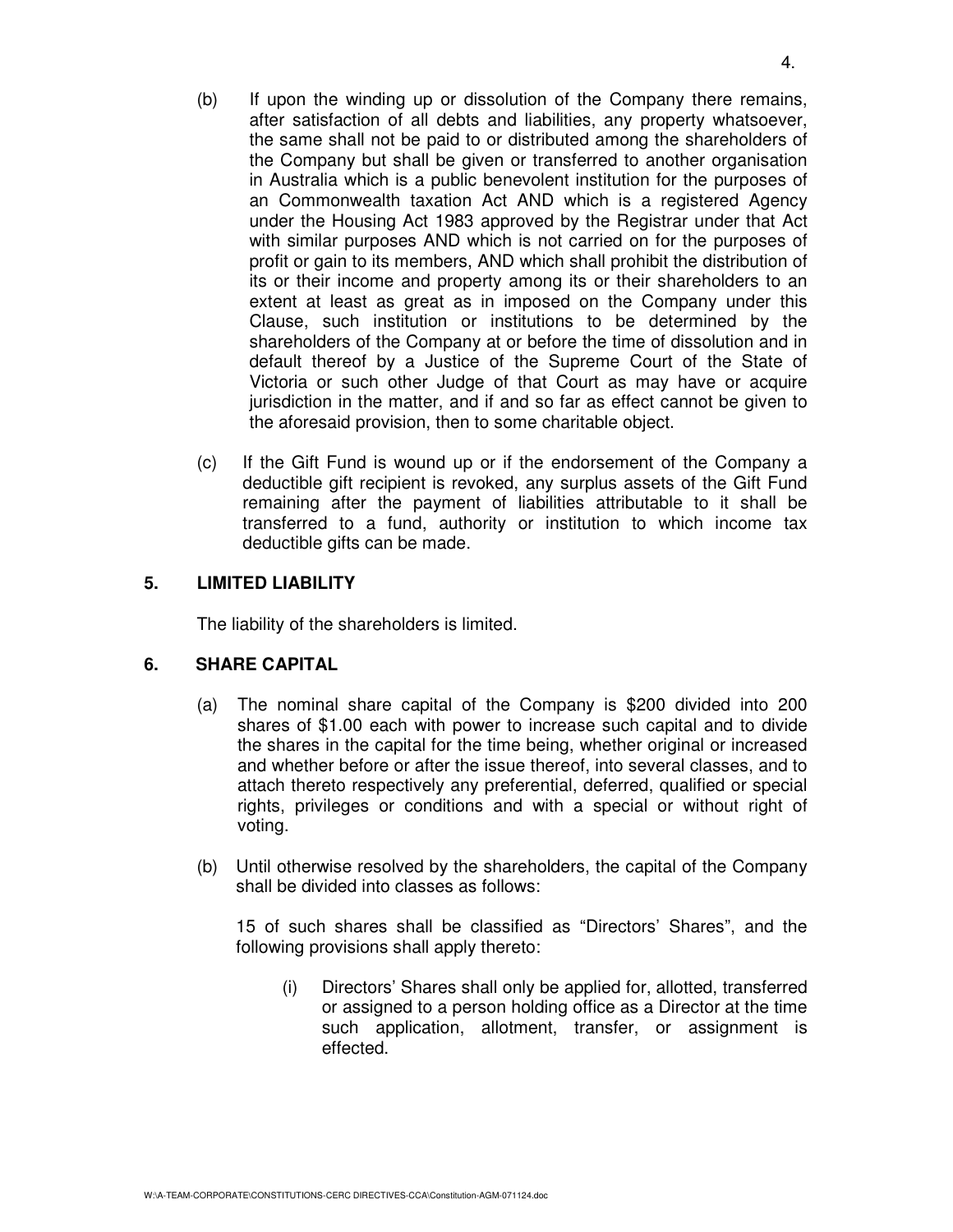- (ii) The holder of a Director Share shall be entitled to receive notice of and attend at any general meeting of shareholders but shall not have any right to vote thereat subject always to the provisions of Clause 11.
- (iii) The holder of a Director Share shall not be entitled to receive any distribution out of the income or capital whether surplus or otherwise of the Company and any resolution of the Company or the Directors determining that any distribution of income or capital whether divided or otherwise in favour of any Directors' Shares shall be absolutely void and of no effect.
- (c) 185 of such shares shall be classified as "Ordinary Redeemable Shares" and the following provision shall apply thereto:
	- (i) Such shares shall only be allotted to or held by a Co-operative, Association or Corporation subject to Clause 6 (e).
	- (ii) The holder of such shares shall have one vote for each of such shares as may be held.
	- (iii) No Co-operative, Association, or Corporation shall hold more than one such share.
	- (iv) The Directors may require such shares to be redeemed by the Company for any such Co-operative, Association or Company by notice in writing giving effect to such redemption at any time after the allotment thereof on the happening of any one or more of the following events:
		- 1. Insolvency or Receivership or Dissolution of the shareholder.
		- 2. The shareholder no longer holds a valid and current lease of land and buildings from the Company.
	- (v) The holder of Ordinary Redeemable Shares shall not be entitled to receive any distribution out of the income or capital whether surplus or otherwise of the Company and any resolution of the Company or the Directors determining that any distribution of income or otherwise in favour of the holder of any Director Share shall be absolutely void and of no effect.
- (d) All Directors' Shares shall be under the control of the Directors who may issue, allot, place under option or otherwise dispose of the same in such manner as shall ensure that the provisions of Clause (2) in the Constitution are complied with.
- (e) One (1) Ordinary Redeemable Share shall be allotted by the Directors to any Co-operative, Association or Corporation, from the time that any Co-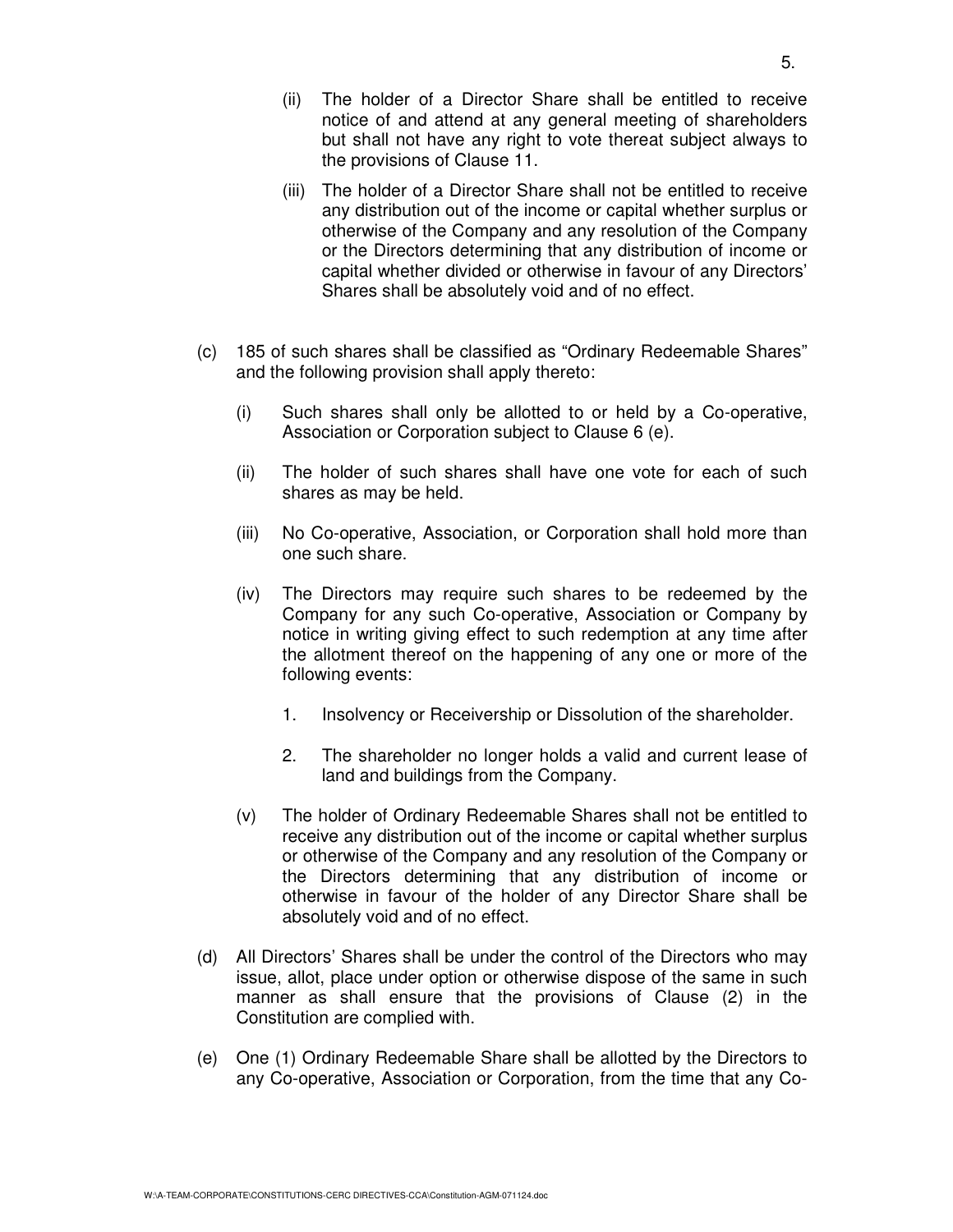operative Association or Corporation occupies any land or building of the Company.

- (f) The Directors may in their discretion accept a surrender of shares by way of compromise of any question as to whether or not the same have been validly issued, or in any other case where a surrender is within the powers of the Company. Any shares so surrendered may be sold, or reissued, or transferred to other shareholders in the same manner as forfeited shares.
- (g) Except as provided by Section 231 of the Act or as otherwise provided in the Clauses of the Company, the Company shall be entitled to treat the registered holder of any share as the absolute owner thereof, and accordingly shall not, except as ordered by a Court of Competent Jurisdiction or as by statute required, be bound to recognise any equitable or other claim to or interest in such share on the part of any other person.

#### **7. SHARE CERTIFICATES**

- (a) The Certificates of Title to shares shall be under the Seal of the Company and shall be in such form as the Directors may from time to time determine.
- (b) Every shareholder shall be entitled to one Certificate for the share registered in its name.
- (c) If any certificates be worn out or defaced then upon production and delivery thereof to the Company the Directors may order the same to be cancelled, and may issue a new certificate in lieu thereof, and if any certificate be lost or destroyed then upon application to the Company by the owner thereof in accordance with the provisions of Section 182 of the Act the Directors shall issue a duplicate certificate in lieu thereof.

#### **8. TRANSFER OF SHARES**

Shares in the Company may be transferred as follows:

- (a) A Director Share may be transferred by any person holding office as a Director to any other person who has been appointed as a Director of the Company, but not otherwise, and
- (b) In the case of Ordinary Redeemable Shares, the transfer may only be made to another Co-operative, Association or Corporation.
- (c) The instrument of transfer of any share shall be signed both by the Transferor and the Transferee, and the Transferor shall be deemed to remain the holder of such share until the name of the Transferee is entered in the shareholders' Register in respect thereof.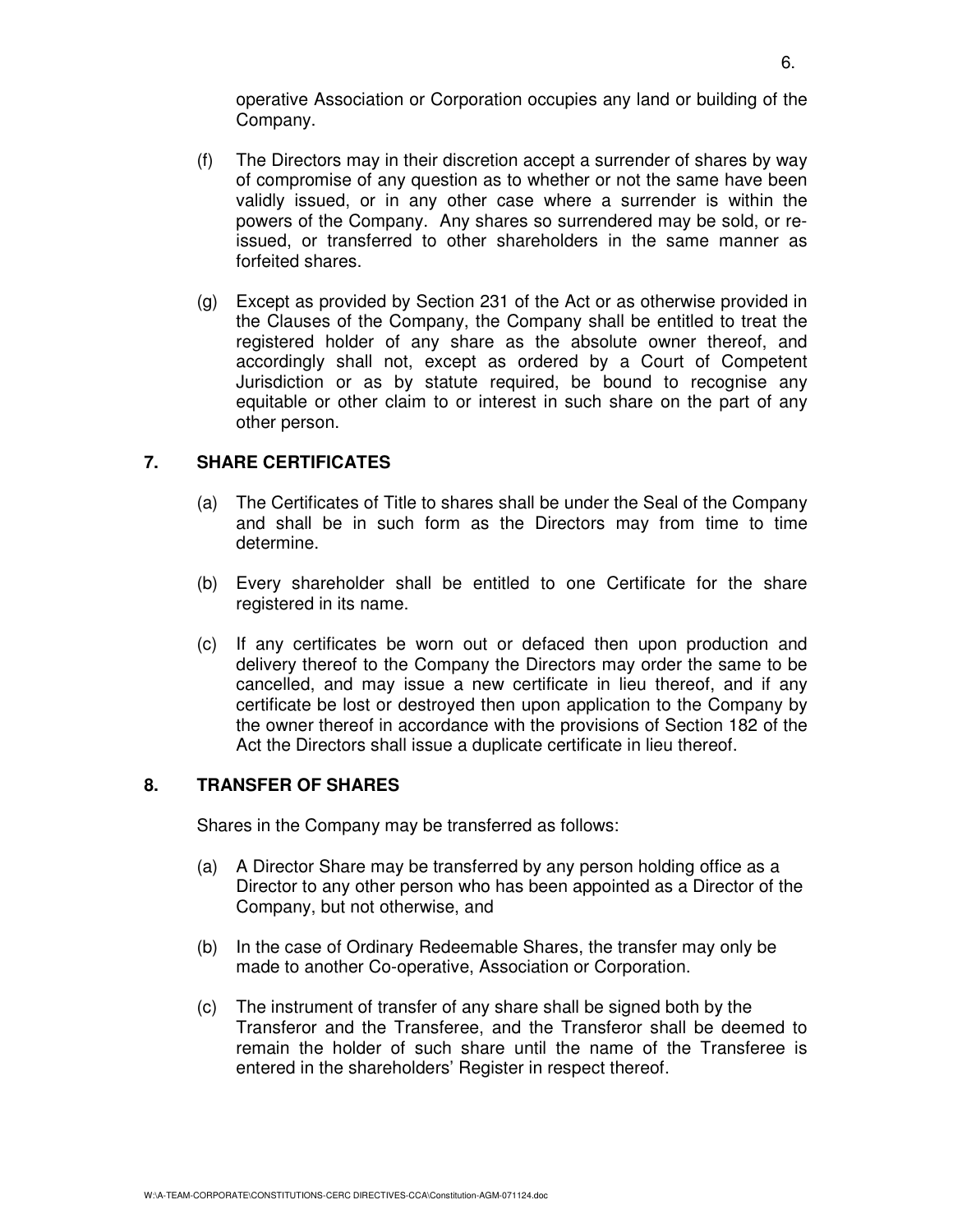(d) The instrument of transfer of any share shall be in writing, and shall be in such form as the Directors may from time to time prescribe or accept.

Subject to the provisions of Clause 8 (a) & 8 (b) the Directors may refuse to register any transfer of shares without assigning any reason therefore, and their decision shall be absolute.

- (e) Every instrument of transfer shall be left at the registered office for registration accompanied by the certificate of the shares to be transferred and such other evidence (if any) as the Directors may require to prove the title of the Transferor or his right to transfer the shares. The Directors may waive the production of any certificate upon evidence satisfactory to them of its loss or destruction.
- (f) No share shall be transferred to any person who is not a person qualified as a shareholder pursuant to Clause 6 hereof.

#### **9. ALTERATIONS IN CAPITAL**

- (a) The Company in general meeting may cancel shares which have not been taken or agreed to be taken by any person, or which have been forfeited, or redeemed, and diminish the amount of its share capital as may be deemed expedient.
- (b) The Company may from time to time increase the capital by the creation of new shares of such amount as may be deemed expedient.
- (c) All provisions of these Clauses shall apply to the shares in the new capital in the same manner in all respects as to the shares in the original capital of the Company.
- (d) The Company may from time to time by Special Resolution reduce its capital in any way permitted or authorised by the Act.

#### **10. GENERAL MEETINGS**

- (a) An Annual General Meeting of the Company shall be held in accordance with the provisions of the Act.
- (b) All General Meetings other than the Annual General Meeting shall be called 'Extraordinary General Meetings'.
- (c) The Directors may whenever they think fit, and shall when required under Section 249 (f) of the Act, convene an Extraordinary General Meeting of the Company.
- (d) Not less than twenty-one days notice of every General Meeting specifying the place day and hour of the meeting and the general nature of the business to be dealt with shall be given to the shareholders in the manner hereinafter provided.
- (e) Not less than twenty-one days notice of every General Meeting at which it is proposed by the Company to pass a special resolution as defined by the Law specifying the place day and hour of the meeting and the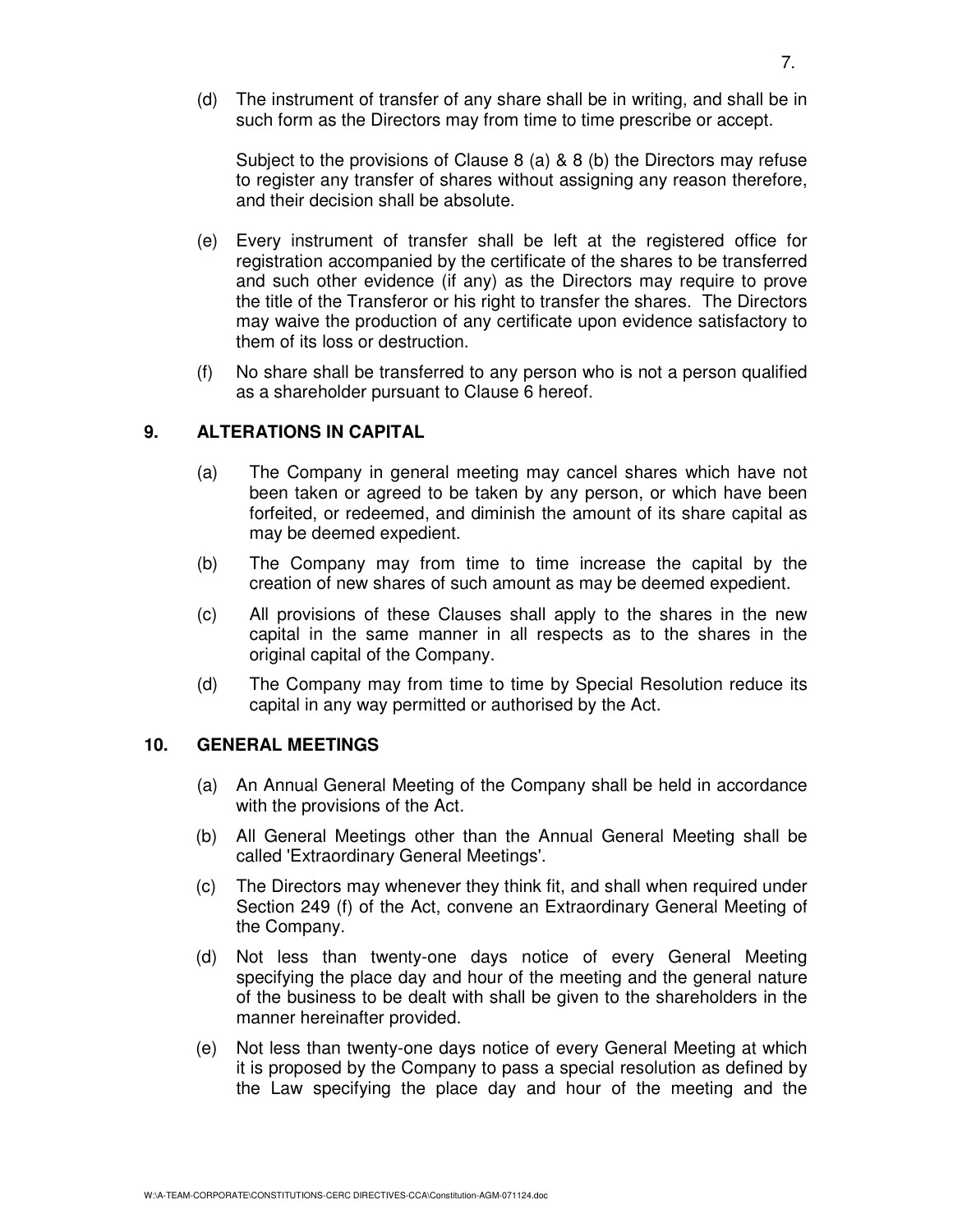intention to propose the resolution as a special resolution shall be given to the shareholders in the manner hereinafter provided or in such manner (if any) as may be prescribed by the Company in General Meeting.

- (f) With the consent of a majority in number of the shareholders entitled to attend and vote at a meeting, being a majority holding not less than ninety five per cent, in nominal value of the shares giving that right, a meeting may be convened by shorter notice than provided above.
- (g) The accidental omission to give such notice to any shareholders shall not invalidate any resolution passed at any such meeting.

#### **11. PROCEEDINGS AT GENERAL MEETINGS**

- (a) The business of any Annual General Meeting shall be to receive and consider the Balance Sheet and the Profit and Loss Account, the Reports of the Directors and of the Auditors, to elect Directors and any other officers in place of those retiring, (if any), and to transact any other business which under these Clauses may be transacted at any Annual General Meeting. All other business transacted at an Annual General Meeting and all business transacted at an Extraordinary General Meeting shall be deemed special.
- (b) The quorum for a general meeting shall be three shareholders or 25% of the shareholders (whichever is the greater number of shareholders) holding share to which are attached the right to vote, being entitled to vote and being present in person or by proxy, attorney or representative.
- (c) The Chairperson of Directors shall be entitled to take the chair at every General Meeting or if there be no Chairperson or if at any meeting he/she shall not be present at the time appointed for holding the meeting, the shareholders present and entitled to vote shall choose one of their number to be Chairperson.
- (d) If within thirty minutes after the time appointed for the meeting a quorum is not present, the meeting if convened upon a requisition shall be dissolved, but in any other case it shall stand adjourned to the same day in the next week at the same time and place, and if at such adjourned meeting a quorum is not present it shall stand adjourned to the same day in the next week at the same time and place, and if at such further adjourned meeting a quorum is not present the Directors shall be shareholders for the purposes of Clause 11 (b) and shall be deemed to have one vote for each share held by them.
- (e) Every question submitted to a meeting shall be decided in the first instance by a show of hands by shareholders entitled to vote and in the case of an equality of votes the Chairperson shall not have a second or casting vote either on a show of hands or upon a poll.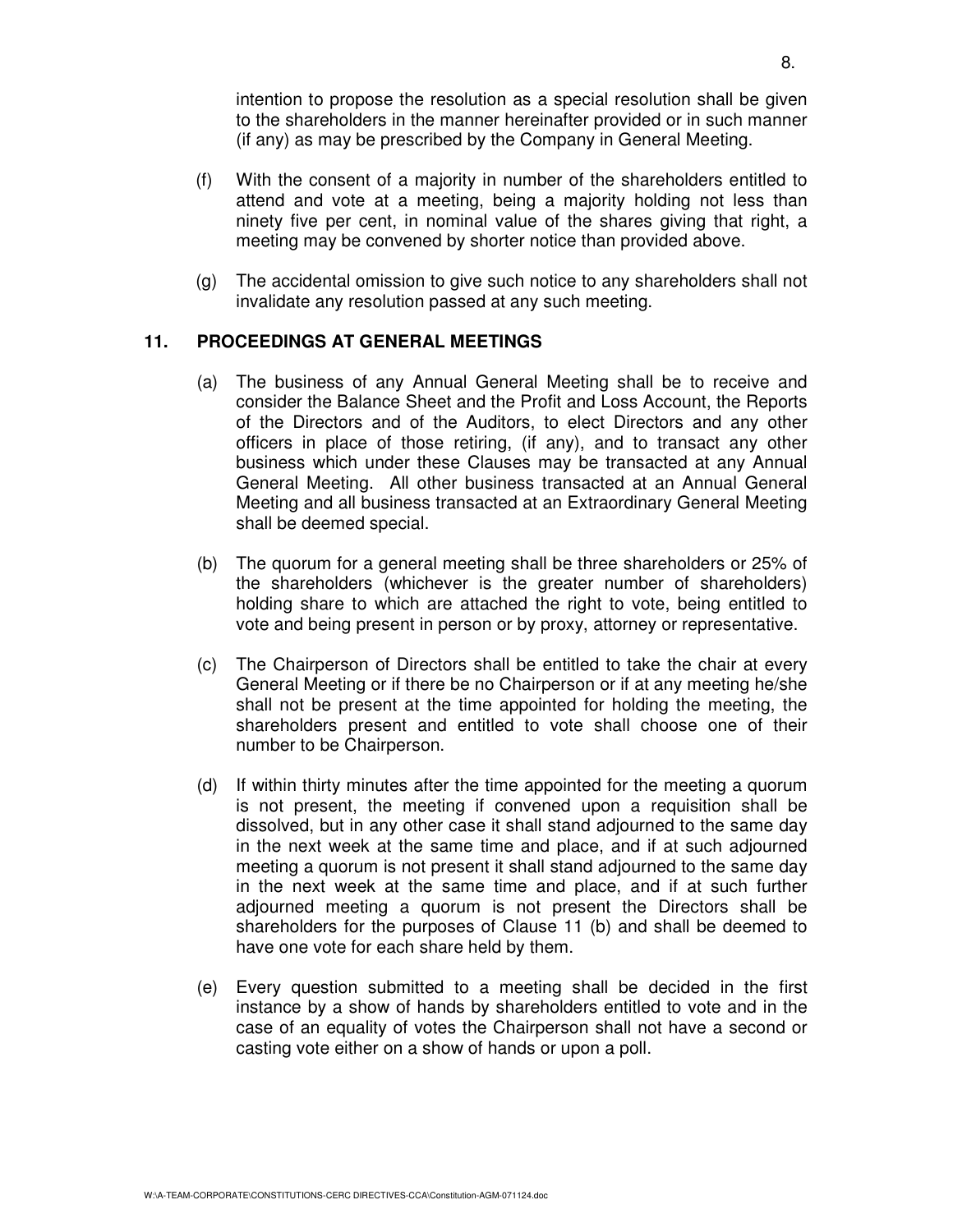- (f) At any meeting, unless a poll is demanded by a shareholder entitled to vote or his proxy or attorney, an entry in the book to be kept of the proceedings of the Company signed by the Chairperson to the effect that any resolution has been carried or carried by a particular majority, shall be conclusive evidence of the fact, without proof of the number or proportion of the votes recorded in favour of or against such resolution. The demand for a poll may be withdrawn.
- (g) If a poll be demanded it shall be taken in such manner and at such time and place as the Chairperson of the meeting directs, and either at once or after an interval or adjournment or otherwise, and the result of the poll shall be deemed to be the resolution of the meeting at which the poll was demanded.
- (h) No poll shall be demanded on the election of a Chairperson of a meeting, and a poll demanded on any question of adjournment shall be taken at the meeting and without adjournment.
- (i) The demand for a poll shall not prevent the continuation of a meeting for the transaction of any business other than the question on which a poll has been demanded.
- (j) The Chairperson of a general meeting may, with the consent of the meeting, adjourn the same from time to time and place to place, but no business shall be transacted at any adjourned meeting other than the business left unfinished at the meeting from which the adjournment took place.

#### **12. VOTES OF SHAREHOLDERS**

- (a) Subject to any special terms as to voting upon which any shares be issued or may for the time being be held, on a show of hands every shareholder present shall have one vote, and upon a poll every shareholder present in person or by proxy or attorney shall have one vote for every share held by him.
- (b) Votes may be given either personally or by proxy or attorney or by a representative appointed.
- (c) A proxy may be appointed in writing under the hand of the appointer or his attorney or, if such appointer is a corporation, under its common seal or the hand of its attorney.
- (d) The instrument or writing appointing a proxy or representative and the power of attorney (if any) under which it is signed, or proof thereof to the satisfaction of the Directors, shall be deposited at the office at least twenty-four hours before the time for holding the meeting or adjourned meeting at which the proxy proposes to vote.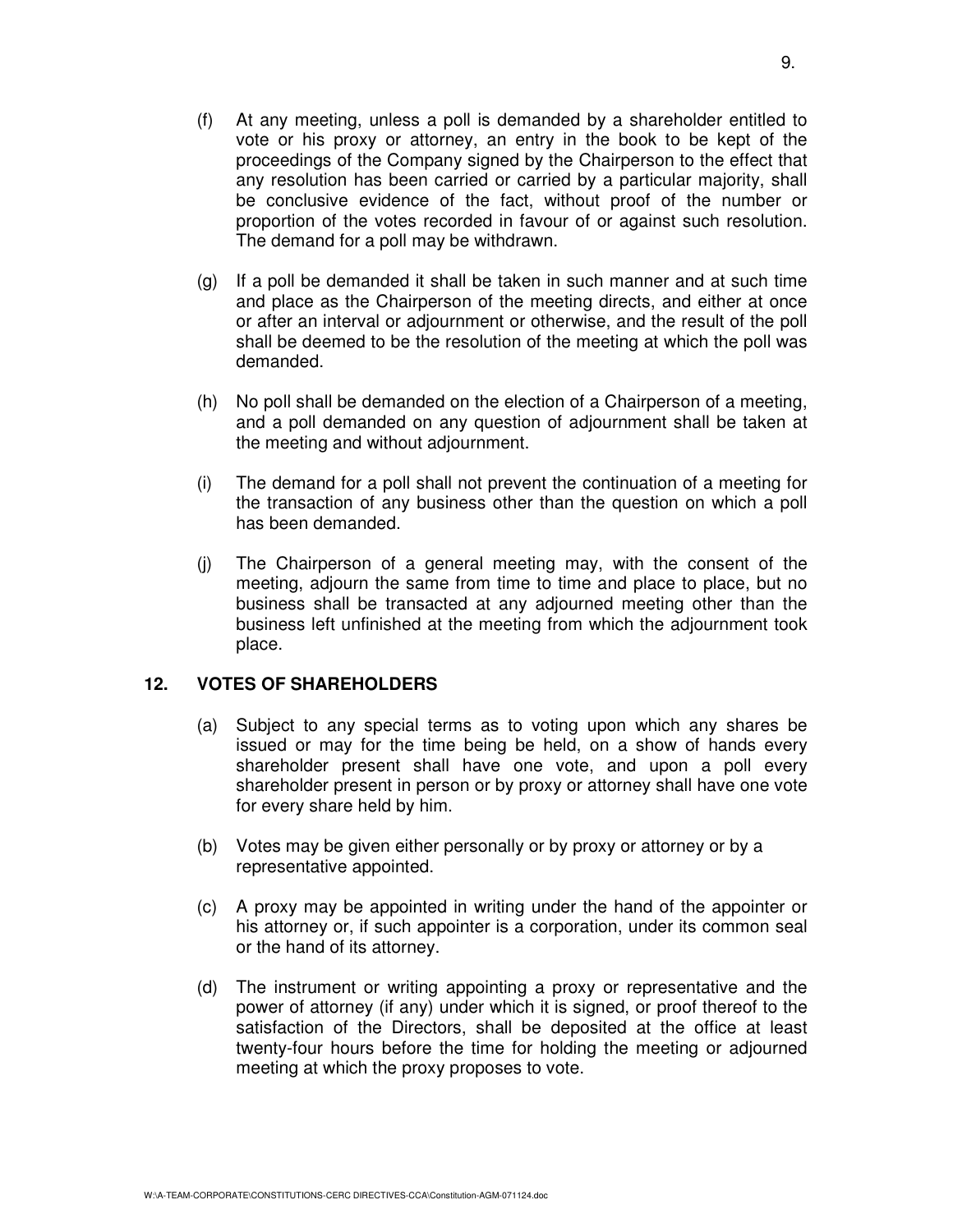- (e) A vote given in accordance with the terms of any writing appointing a proxy or power of attorney shall be valid notwithstanding the previous death of the principal, revocation of the proxy or power of attorney, or transfer of the shares in respect of which the vote is given if no intimation in writing of the death, revocation, or transfer shall have been received at the office before the meeting.
- (f) Any shareholder may by power of attorney duly executed in the presence of one witness at least, appoint an attorney to act on his behalf at all meetings of the Company, and such power of attorney, or proof thereof to the satisfaction of the Directors, shall before the attorney shall be entitled to act thereunder be produced for inspection at the office together with such evidence of the due execution thereof as the Directors may require, and such attorney may be authorised to appoint a proxy for the shareholder granting the power of attorney.
- (g) Any Co-operative or Association being a shareholder of the Company may by resolution of its Directors or other governing body authorise such person as it thinks fit to act as its representative at any meeting of the Company or by any class of shareholders of the Company and the person so authorised shall be entitled to exercise the same powers on behalf of the corporation which he represents as that corporation could exercise if it were an individual shareholder of the Company.

#### **13. ALTERATION OF CONSTITUTION**

Any alteration to this Constitution may only be effected by a Special Resolution and only after giving notice to the Registrar in accordance with section 102 of the Housing Act 1983.

#### **14. DIRECTORS**

- (a) The number of Directors shall be eleven (11).
- (b) The Directors shall comprise:
	- (i) Five (5) persons nominated by the Board and selected for the benefit of their technical expertise at law, accounting, social housing, real estate, finance, and other similar areas ('the Technical Directors').
	- (ii) Five (5) existing CERC members nominated by their shareholder CERC at least 28 days before the General Meeting elected by the shareholders at a General Meeting (the CERC Directors).
	- (iii) The person appointed by the Board to act as the Managing Director of the Company.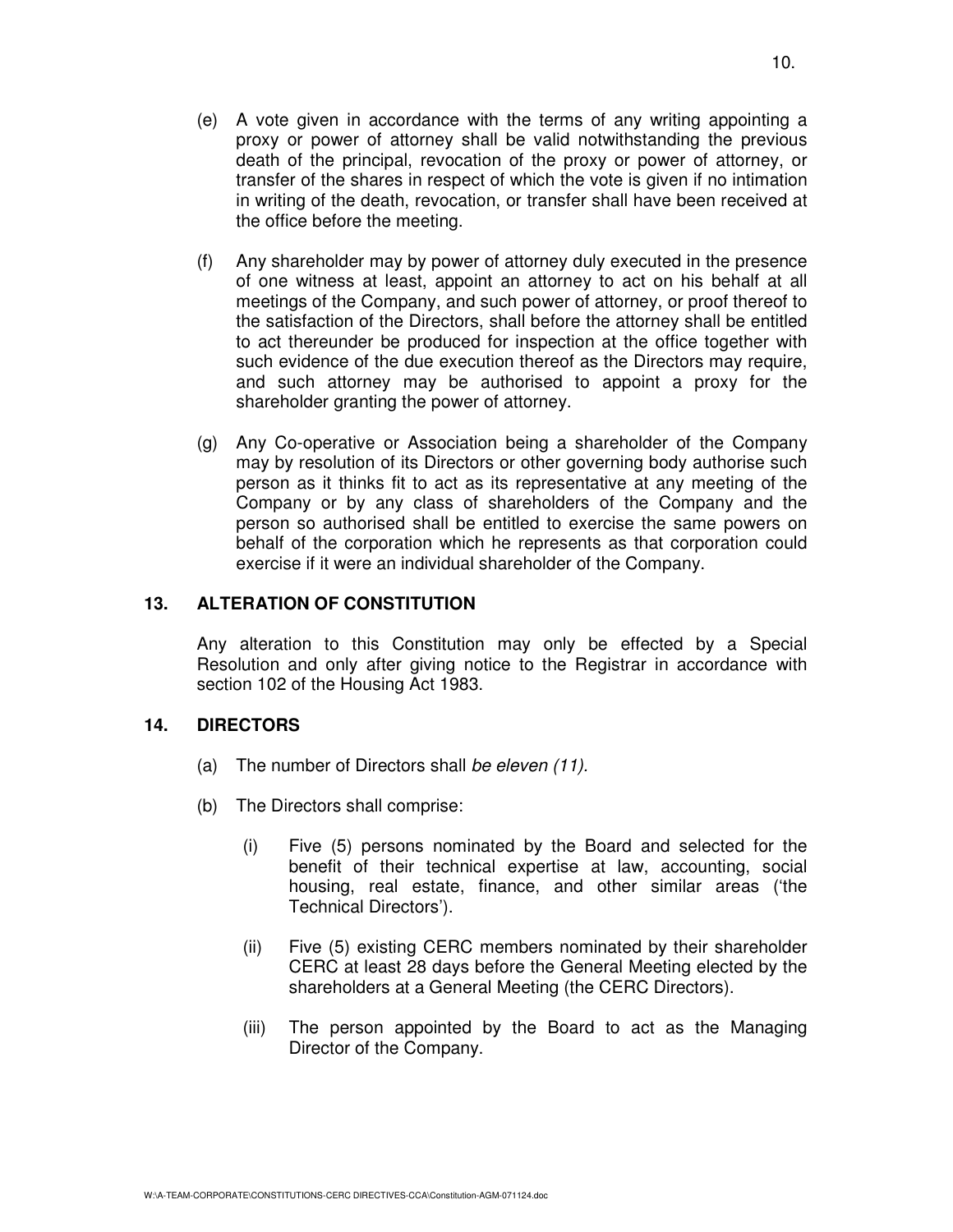- (c) Each Director of the Company shall hold office until he or she dies, resigns, becomes disqualified under Clause 14 (m), is removed from the office under Clause 14 (n), or in the case of Directors appointed pursuant to Clause 14 (b) (ii) fails to be re-elected.
- (d) The nominations for the position of the Technical Directors to be made pursuant to Clause 14 (b) (i) shall be held at a meeting of the Board. The Board shall review the appointment of each of the Technical Directors as Directors every two (2) years after their appointment.
- (e) Elections for the position of the CERC Directors to be appointed pursuant to Clause 14 (b) (ii) shall be held at each Annual General Meeting. The term of the CERC Directors shall be two (2) years and at the end of the two (2) year term the CERC Directors shall retire from office (PROVIDED THAT such CERC Directors shall be eligible for re-election). The appointment of the CERC Directors shall be made as follows:
- (f) At the Annual General Meeting in every subsequent year at least two (2) of the CERC Directors shall retire from office (PROVIDED THAT such CERC Directors shall be eligible for re-election) the two (2) CERC Directors to retire at such Annual General Meetings shall be those who have been longest in office since their last election but, as between persons who became CERC Directors on the same day, those to retire shall (unless they determine otherwise to agree amongst themselves) be determined by lot.
- (g) A Director shall hold one Director Share for so long as he holds office as a Director of the Company. Such share shall be allotted by the Directors within thirty days of the appointment of any person as a Director of the Company, save for a person appointed a Director by reason of a casual vacancy pursuant to Clause 14 (k) hereof, in which case the shareholding qualification aforesaid shall not be required to be observed until his appointment has been confirmed by the Annual General Meeting next succeeding the date of appointment to the casual vacancy.
- (h) A Director may serve the Company in any other capacity or hold any other office or place of profit under the Company except the office of auditor.
- (i) A Director may at any time resign his office by delivering written notice thereof to the Chairman of Directors, or the Managing Director, or Secretary, or leaving it at the office of the Company, or by tendering his written resignation at a meeting of the Directors.
- (j) The Director shall be paid out of funds of the Company by way of remuneration for their services such sum as the Company in general meeting may from time to time decide and such remuneration shall unless otherwise decided by the Company in general meeting be divided amongst the Directors at such time and in such proportion and manner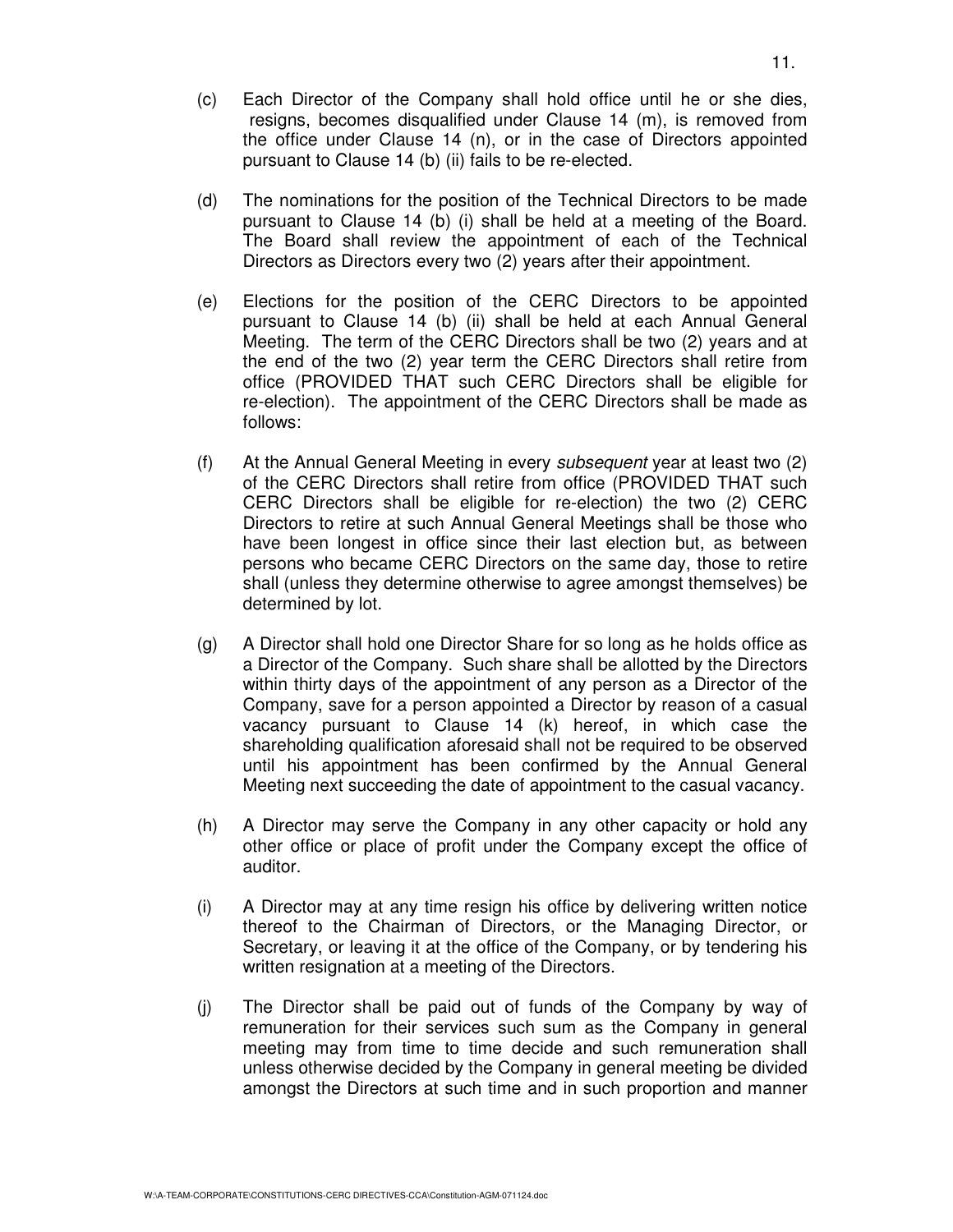as they may decide. A Director may also be reimbursed for such travelling, out-of-pocket and other expenses incurred in connection with the affairs of the Company as the Directors consider reasonable.

- (k) Casual vacancies shall be filled in the following manner:
	- (i) Technical Directors nominated by the Board must be replaced by an alternative Board Nominee.
	- (ii) CERC Directors must be replaced by a nominee of the Board, and the nominee shall be determined by a majority vote of the Directors remaining on the Board.
- (l) Any CERC Directors appointed pursuant to Clause 14 (k) shall hold office only until the next following Annual General Meeting of the Company and shall then be eligible for re-election.
- (m) The continuing Directors may act notwithstanding any vacancy in their body but so that if the number falls below seven (7) the Directors shall not act except for the purpose of filling vacancies or convening general meetings.
- (n) The office of a Director shall be vacated if that person:
	- (i) Ceases to be a Director by virtue of the Act.
	- (ii) Becomes bankrupt or makes any arrangement or composition with his creditors generally.
	- (iii) Becomes prohibited from being a Director by reason of any order made under the Act.
	- (iv) Becomes of unsound mind or a person whose person or estate is liable to be dealt with in any way under the law relating to mental health.
	- (v) Resigns his office by notice in writing to the Company.
	- (vi) Is removed from office pursuant to Clause 14 (n).
	- (vii) Is removed by the person or body appointing him or her to such office.
	- (viii) Fails to attend three consecutive meetings of Directors without an acceptable explanation to the Board.
	- (ix) Fails to be holder of any share qualification for a period of 60 days after being appointed.
- (o) The Company may by ordinary resolution remove any elected Director before the expiration of his period of Office, and if thought fit by resolution appoint another Director in his place.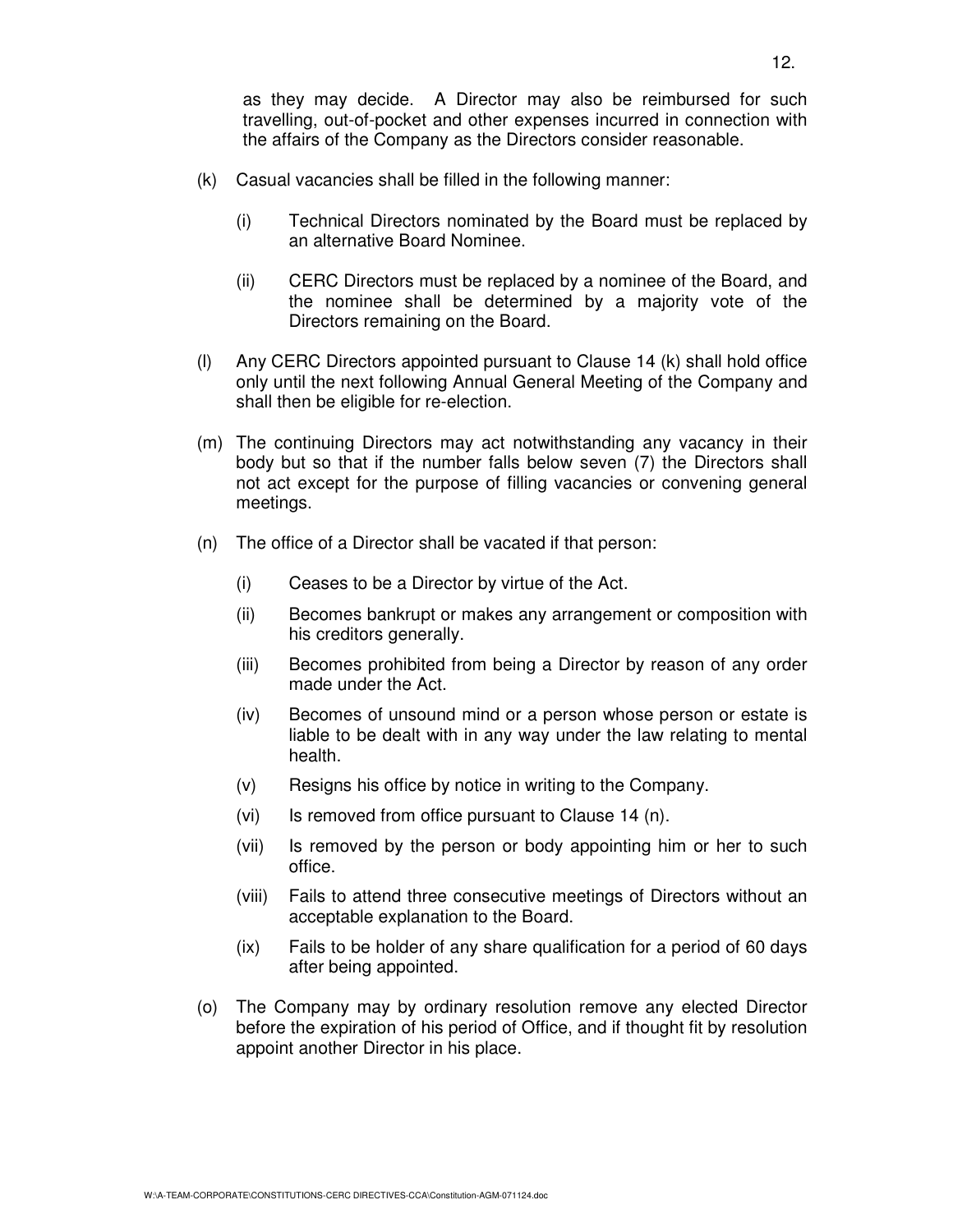- (p) No Director shall be disqualified by his Office from holding any office or place of profit under the Company or under any Company in which this Company shall be a shareholder or otherwise interested, nor shall any such contract or any contract or arrangement entered into by or on behalf of the Company in which any Director shall be in any way directly or indirectly interested be avoided, nor shall any Director be liable to account to the Company for any profit arising from any such office or place of profit or realised by any such contract or arrangement by reason only of such Director holding that office or of the fiduciary relations thereby established.
- (q) It shall be the duty of a Director who is in any way directly or indirectly interested in any contract or arrangement, or proposed contract or arrangement with the Company (and in particular any interest concerning the region of any proposal concerning the Company) to declare the nature of his interest at the meeting of the Directors at which the contract or arrangement is first taken into consideration if his interest then exists, or in any other case at the first meeting of the Directors held after the acquisition of his interest.
- (r) A general notice by a Director to the effect that he is a shareholder of any specified Company or Firm, and is to be regarded as interested in any contract which may after the date of such notice be made with the Company or Firm, shall be deemed to be a sufficient declaration of interest in relation to any contract so made.
	- (i) A Director shall not be deemed to be interested or to have been at any time interested in any contract or arrangement or proposed contract or arrangement relating to any loan to the Company merely by reason of the fact that he has guaranteed or joined in guaranteeing the repayment of such loan.
	- (ii) A Director shall not be entitled to vote upon any contract or transaction in which he may be directly or indirectly interested or upon any question arising in connection therewith and he may not attest the affixing of the Seal of the Company to any such contract or arrangement.
	- (iii) It shall also be the duty of a Director who holds any office or possesses any property the holding of which office or the possession of which property might whether directly or indirectly create duties or interests in conflict with his duties or interests as a Director of the Company, to declare at the first meeting of the Directors held after he becomes a Director (if he is already a Director) at the first meeting of the Directors held after he commenced to hold office or possess any such property as aforesaid the fact of his holding such office or his possession of such property and the nature, character, and extent of the conflict.
	- (iv) It shall be the duty of the Secretary to record in the Minutes of the meeting any declarations made or notices given by a Director as aforesaid.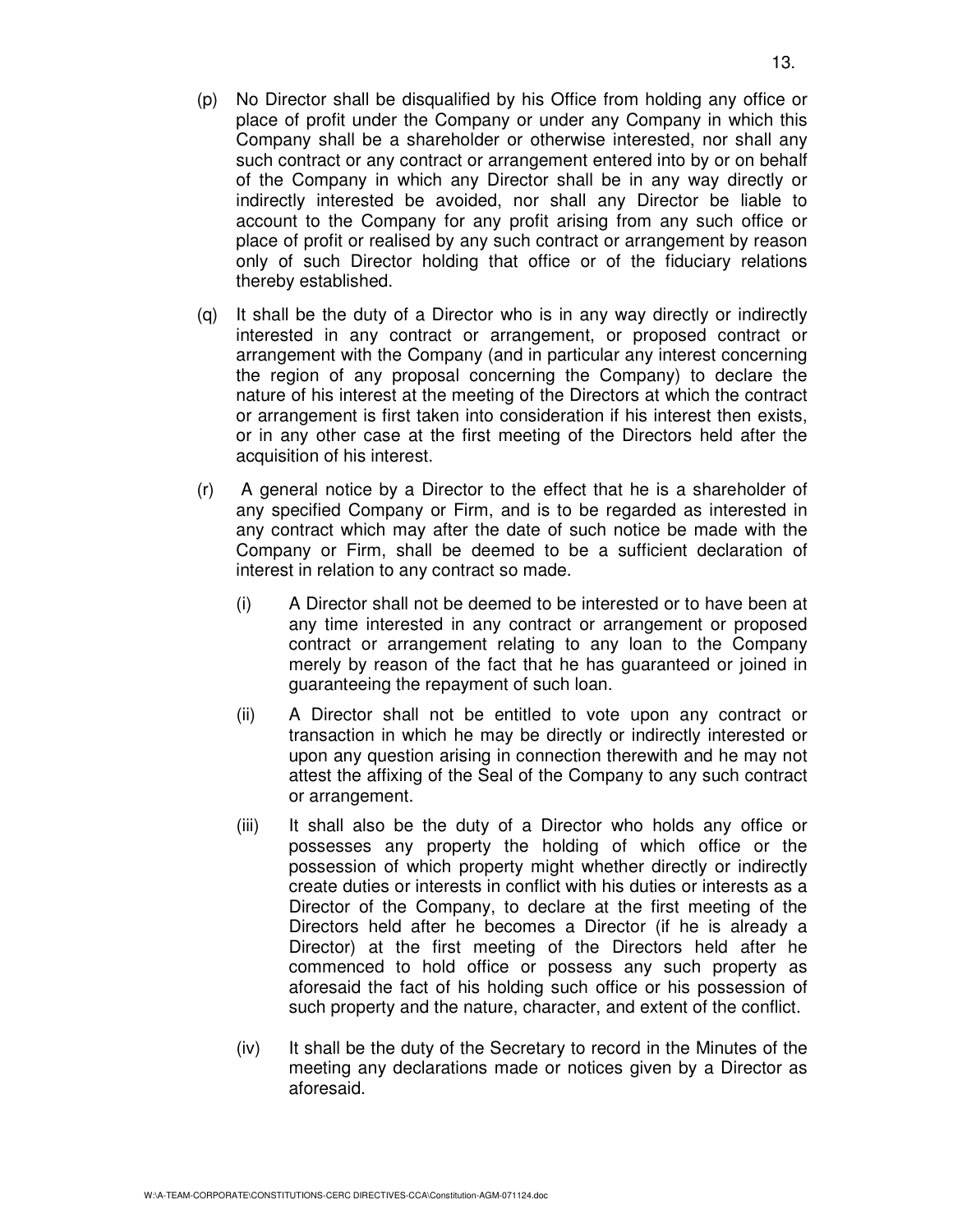#### **15. MANAGING DIRECTOR**

- (a) The Directors shall appoint such person as they see fit other than a member of a CERC to be the Managing Director of the Company either for a fixed period or without limitation as to the period for which such Managing Director is to hold office, and may from time to time (subject to provisions of any contract between such Managing Director and the Company) remove or dismiss that person from office, and if thought fit appoint another in that person's place. Subject to the production of a signed Consent, that person shall be entitled to be appointed a Director of the Company.
- (b) The Managing Director shall (subject to the provisions of any contract between him and the Company) be subject to the same provisions as to resignation and removal as the other Directors of the Company, and if he ceases to hold the office of the Director from any cause whatever, he shall ipso facto and immediately cease to be a Managing Director and vice versa. The position of the Managing Director shall not be subject to election as provided for in Clause 14 (b) (iii).
- (c) The remuneration of a Managing Director shall be fixed by the Directors, and may be by way of salary or allowance.
- (d) The Directors may from time to time:
	- (i) Entrust to and confer upon any Managing Director such of the powers exercisable under the Clauses of Association by the Directors as they may think fit.
	- (ii) Confer such powers for such time and to be exercised for such terms and objects and purposes and upon such terms and conditions and with such restrictions as they think expedient.
	- (iii) Confer such powers either collaterally with or to the exclusion of and in substitution for all or any of the powers of the Directors in that behalf; and
	- (iv) From time to time revoke, withdraw, alter or vary all or any of such powers.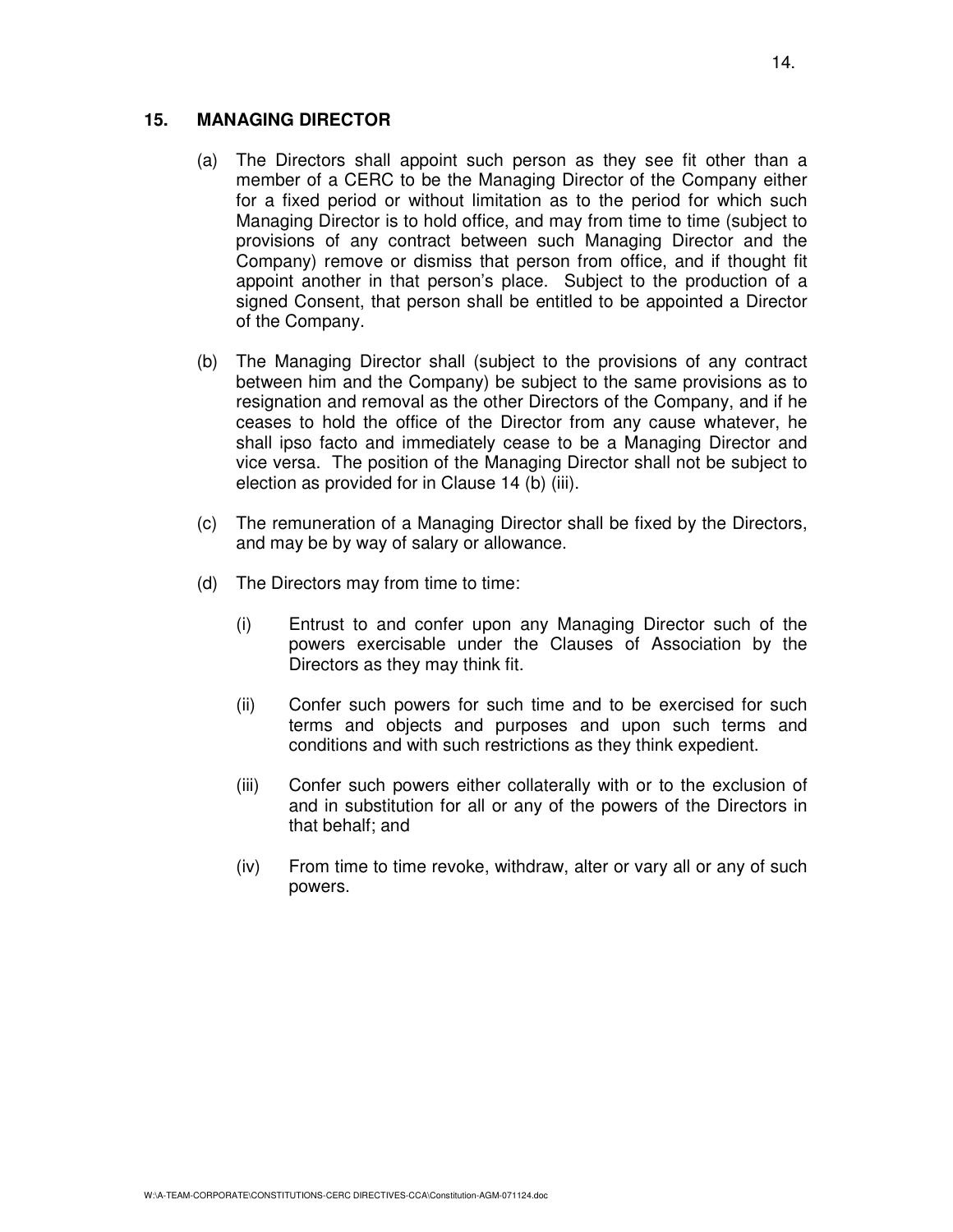#### **16. PROCEEDINGS OF DIRECTORS**

- (a) The Directors may meet together for the dispatch of business adjourn and otherwise regulate their meetings as they think fit and decide the quorum necessary for the transaction of business and unless otherwise decided six (6) Directors, three of whom must be CERC Directors and three of whom must be Technical Directors shall be a quorum.
- (b) The Directors must elect a Chairperson who is a CERC Director to preside over their meeting and who is to hold this position for a period of one year. If at any meeting the Chairperson is not present at the time appointed for holding a meeting, the Directors present shall choose one of their number to be Chairperson of that meeting.
- (c) Questions arising at any meeting shall be decided by a majority of votes, and in case of an equality of votes the Chairperson shall not have a second or casting vote.
- (d) A Director may at any time, and the Secretary upon request of a Director shall, summon a meeting of the Directors.
- (e) A meeting of the Directors for the time being at which a quorum is present shall be competent to exercise all or any of the authorities, powers and discretions by or under the Constitution of the Company for the time being vested in or exercisable by the Directors generally.
- (f) A resolution of the Directors in writing signed by all the Directors for the time being shall have the same force and effect as a resolution passed at a meeting of Directors, notwithstanding that such resolution shall not have been passed at a meeting of Directors.
- (g) The Directors may by resolution, power of attorney, or writing, delegate any of their powers to Committees consisting of such Director or Directors or to any person or persons as they think fit.
	- (i) Any Committee so formed or person or persons so appointed shall in the exercise of the powers so delegated conform to any regulations that may from time to time be imposed on it or him by the Directors.
	- (ii) The meetings and proceedings of any Committee shall be governed by the provisions herein contained for regulating the meetings and proceedings of the Directors so far as the same are applicable thereto.
- (h) All acts done at any meeting of the Directors, or by a Committee of Directors, or by any person acting as a Director, shall notwithstanding that it shall afterwards be discovered that there was some defect in the appointment of such Directors or persons acting as aforesaid, or that they or any of them were disqualified, be as valid as if every such person had been duly appointed and was qualified to be a Director.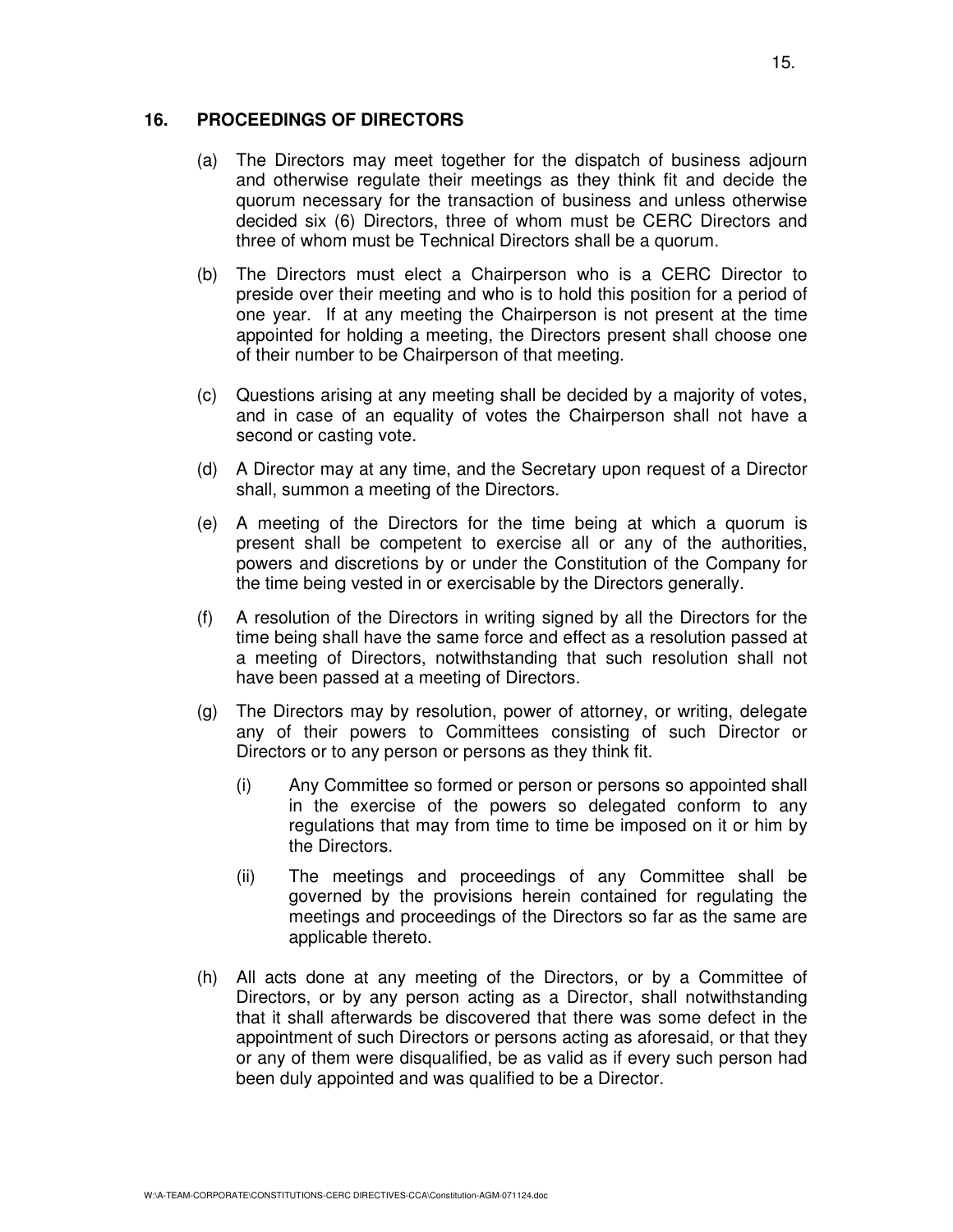- (i) For the purposes of this Constitution, the contemporaneous linking together by instantaneous communication device of a number of consenting directors not less than the quorum together with the Secretary, whether or not any one or more of the Directors is out of Australia, shall be deemed to constitute a meeting of the Directors and all the provisions of this Constitution as to the meetings of the Directors shall apply to such meetings held by instantaneous communication device so long as the following conditions are met:
	- (i) All Directors for the time being entitled to receive notice of the Meeting of Directors (including any alternate for any Director) shall be entitled to notice determined by Directors from time to time of a meeting by instantaneous communication device and to be linked by instantaneous communication device for the purpose of such meeting. Notice of any such meeting shall be given on the instantaneous communication device or in any other manner permitted by the Constitution.
	- (ii) Each of the Directors taking part in the meeting by instantaneous communication device and the Secretary must be able to hear each of the other Directors taking part at the commencement of the meeting.
	- (iii) At the commencement of the meeting each Director must acknowledge his presence for the purpose of a meeting of the Directors to all the other Directors taking part.
- (j) A Director may not leave the meeting by disconnecting his instantaneous communication device unless he has previously obtained the express consent of the Chairman of the meeting and a Director shall be conclusively presumed to have been present and to have formed part of the quorum at all times during the meeting by instantaneous communication device unless he has previously obtained the express consent of the Chairperson of the meeting to leave the meeting.
- (k) A minute of the proceedings at such meeting by instantaneous communication device shall be sufficient evidence of such proceedings and of the observance of all necessary formalities if certified as a correct minute by the Chairperson of the meeting and by the Secretary.
- (l) For the purposes of this clause 'instantaneous communication device' shall include telephone, television or any other audio and/or visual device which permits instantaneous (or near as practicable thereto) communication.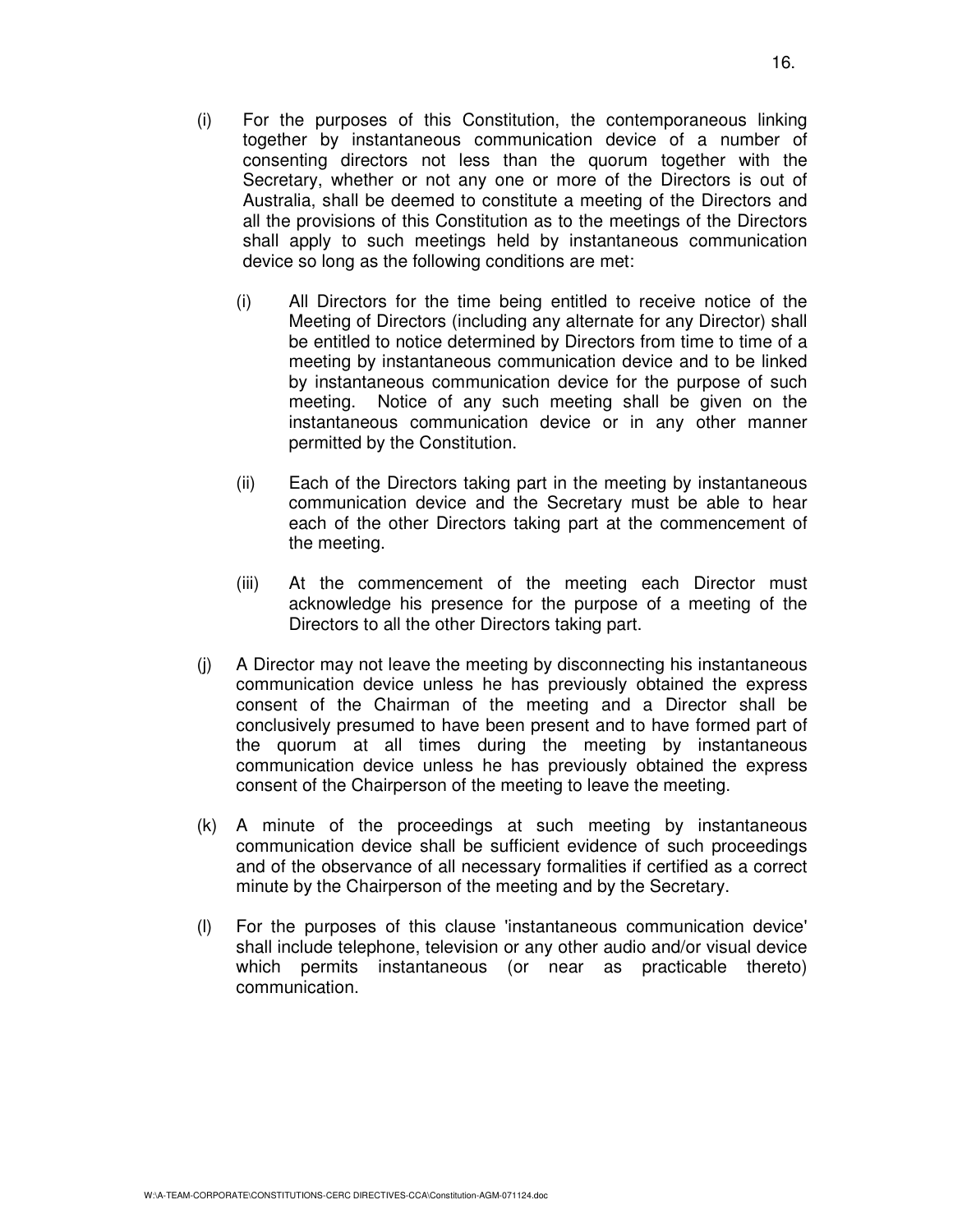#### **17. POWERS OF DIRECTORS**

 All the powers of the Company, and the management and control of its business and affairs, shall be vested in the Directors who, in addition to the powers and authorities by these Clauses expressly conferred upon them, may pay all costs and expenses of the formation and registration of the Company, and may carry into effect all or any of the objects of the Company mentioned in the Constitution, and may exercise all such powers, and do all acts and things, as may be exercised or done by the said Company, and are not hereby or by statute expressly directed or required to be exercised or done by the Company in general meeting, but subject nevertheless to any regulations from time to time made by the Company in general meetings, but no regulation so made shall invalidate any prior act of the Directors which would have been valid if such regulation had not been made.

#### **18. SECRETARY**

 The Directors shall appoint a Secretary who shall be present at the office of the Company by himself or his agent or his clerk on the days and at the hours during which the office is required to be accessible to the public.

#### **19. MINUTES**

- (a) The Directors shall cause proper minutes to be kept of all resolutions and proceedings of the Directors and of all general meetings.
- (b) (i) If all the Directors have signed a document containing a statement that they are in favour of a resolution of the Directors in terms set out in the document, a resolution in those terms shall be deemed to have passed at a meeting of the Directors held on the day which the document was signed and at the time at which the document was last signed by a Director or, if the Directors signed the document on different days, on the day on which, and at the time at which, the document was last signed by a Director.
	- (ii) For the purposes of subregulation (i), 2 or more documents containing statements in identical terms each of which is signed by one or more Directors shall together be deemed to constitute one document containing a statement in those terms signed by those Directors on the respective days on which they signed the separate documents.
	- (iii) A reference in subregulation (i) to all the Directors does not include a reference to a Director who, at a meeting of Directors, would not be entitled to vote on the resolution.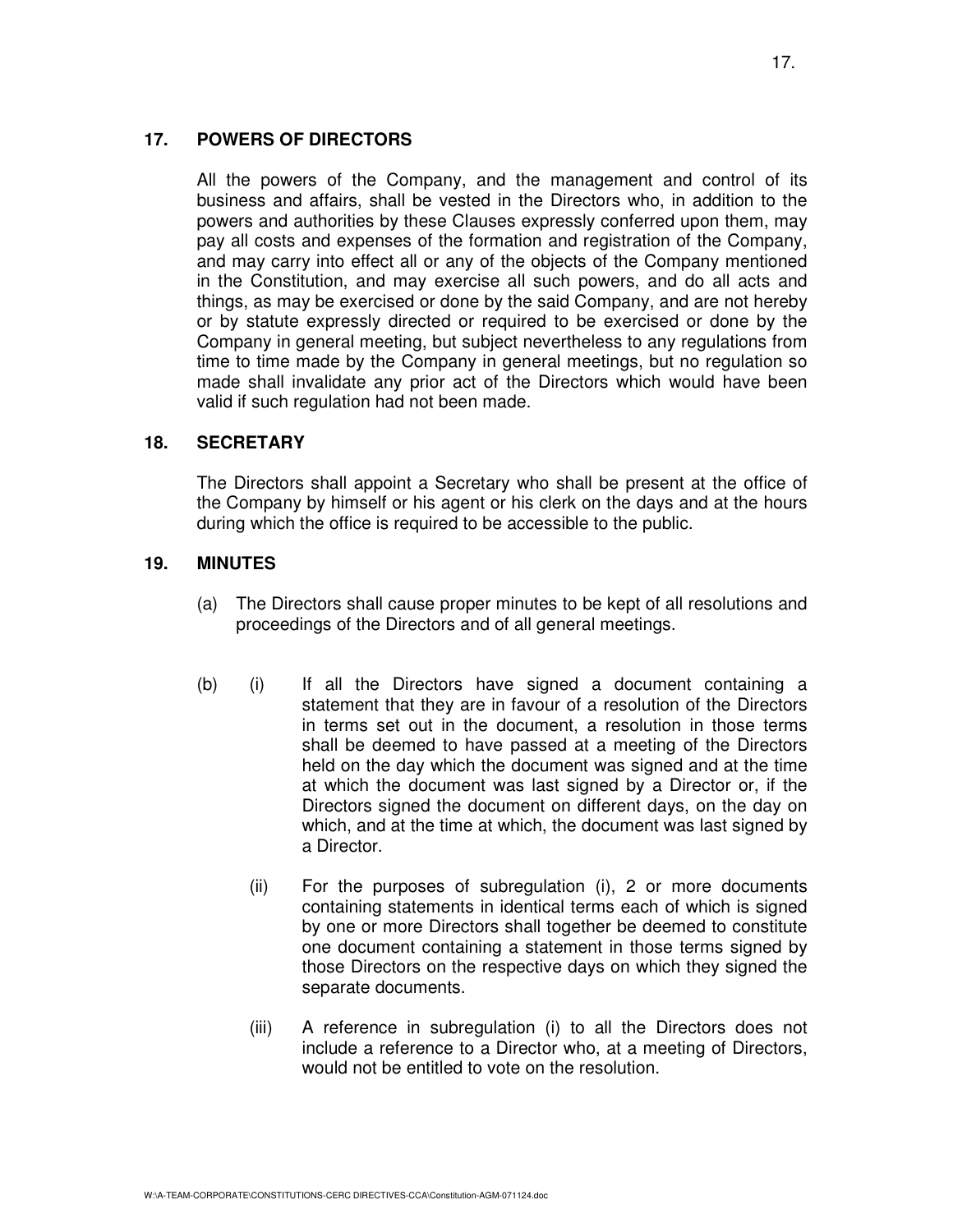#### **20. THE SEAL**

 The Directors shall provide for the safe custody of the Seal, which shall only be used by the authority of the Directors or of a committee of the Directors authorised by the Directors to act on their behalf, and every instrument to which the seal is affixed shall be signed by a Director and shall be countersigned by the Secretary or by a second Director or by some person appointed by the Directors.

#### **21. CHEQUES, BILLS, ETC.**

 All cheques, bills of exchange, and promissory notes shall be signed, drawn, accepted, made, or endorsed as the case may be for and on behalf of the Company in such manner as the Directors may from time to time decide.

#### **22. RESERVES**

- (a) The Directors shall before adopting the Annual Accounts:
	- (i) Write off from the earnings of the Company such amount for loss or depreciation of any of the Company's property as they think fit.
	- (ii) Set aside out of the profits of the Company such sums as they think proper as a reserve fund to meet contingencies, or for repairing, improving, and maintaining any of the property of the Company, and for such purposes as the Directors in their discretion think conducive to the interests of the Company.
	- (iii) Invest, lend, or dispose of the sums so set aside in any way they think fit and from time to time deal with and vary such investments and dispose of all or any part thereof for the benefit of the Company subject to the Investment Policy.
	- (iv) Divide the reserve fund into such special funds as they think fit with full power to employ the assets constituting the reserve fund in the business of the Company, and without being bound to keep the same separate from other assets.

#### **23. DIVIDENDS**

The Company is prohibited from paying a Dividend.

#### **24. ACCOUNTS**

(a) The Directors shall cause Accounts to be kept of the sums of money received and expended by the Company, and the matters in respect of which such receipt and expenditure take place and of the transactions, assets, credits and liabilities of the Company, and shall cause a balance sheet and Income and Expenditure to be made out in accordance with generally accepted accounting principles and standards as required by the law.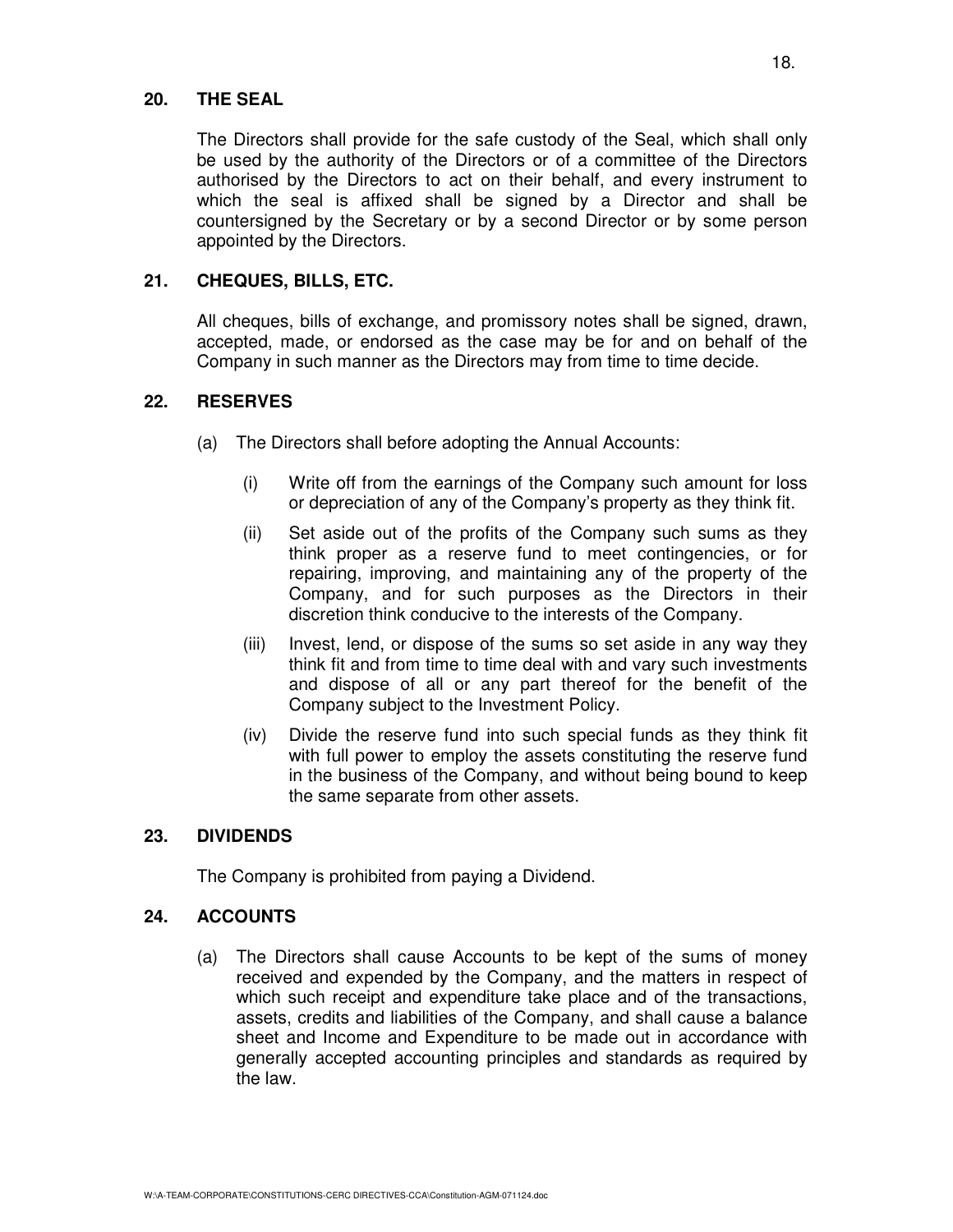- (b) The books of account shall be kept at the office or at such other place or places as the Directors think fit and shall at all times be open to inspection by the Directors.
- (c) Subject to the provisions of Section 267 of the Act the Directors may from time to time decide at what times and under what conditions or regulations the books of account of the Company or any of them shall be open to the inspection of the shareholders, and no shareholder shall have any right of inspecting any books of account or document of the Company unless and except as conferred by statute or authorised by the Directors, or by a resolution of the Company in general meeting.

#### **25. INSPECTION OF RECORDS**

 The Company shall afford Directors, Auditors and other officers access – from when they are appointed until seven years after their retirement or resignation – to all relevant Company records which came into existence during their term of office.

#### **26. AUDITORS**

- (a) Not less than once in every 12 month period, the Accounts of the Company shall be examined by one or more properly qualified Auditor/s and the correctness of the profit and loss account and the Balance sheet be ascertained by the auditor.
- (b) At each Annual General Meeting the Company shall appoint an auditor who shall hold office until the happening of one of the events specified in the Act.
- (c) Any casual vacancy in the office of auditor shall be filled in accordance with the provisions of the Act.

#### **27. SERVING OF NOTICES**

- (a) All notices may be served upon any shareholder either personally or by sending the same through the post addressed to such shareholder at the shareholder's address as entered in the Register, or may be given electronically if a shareholder nominates an electronic address or in exceptional circumstance may be served by advertisement in a least one daily national newspaper if such notice be intended for all shareholders of the Company. Notices of meeting served by advertisement in newspapers shall contain details of the nature and purpose of the meeting.
- (b) The accidental omission to give notice of a meeting to, or the non-receipt of such notice by a shareholder shall not invalidate the proceedings of a meeting held in pursuance of such notice.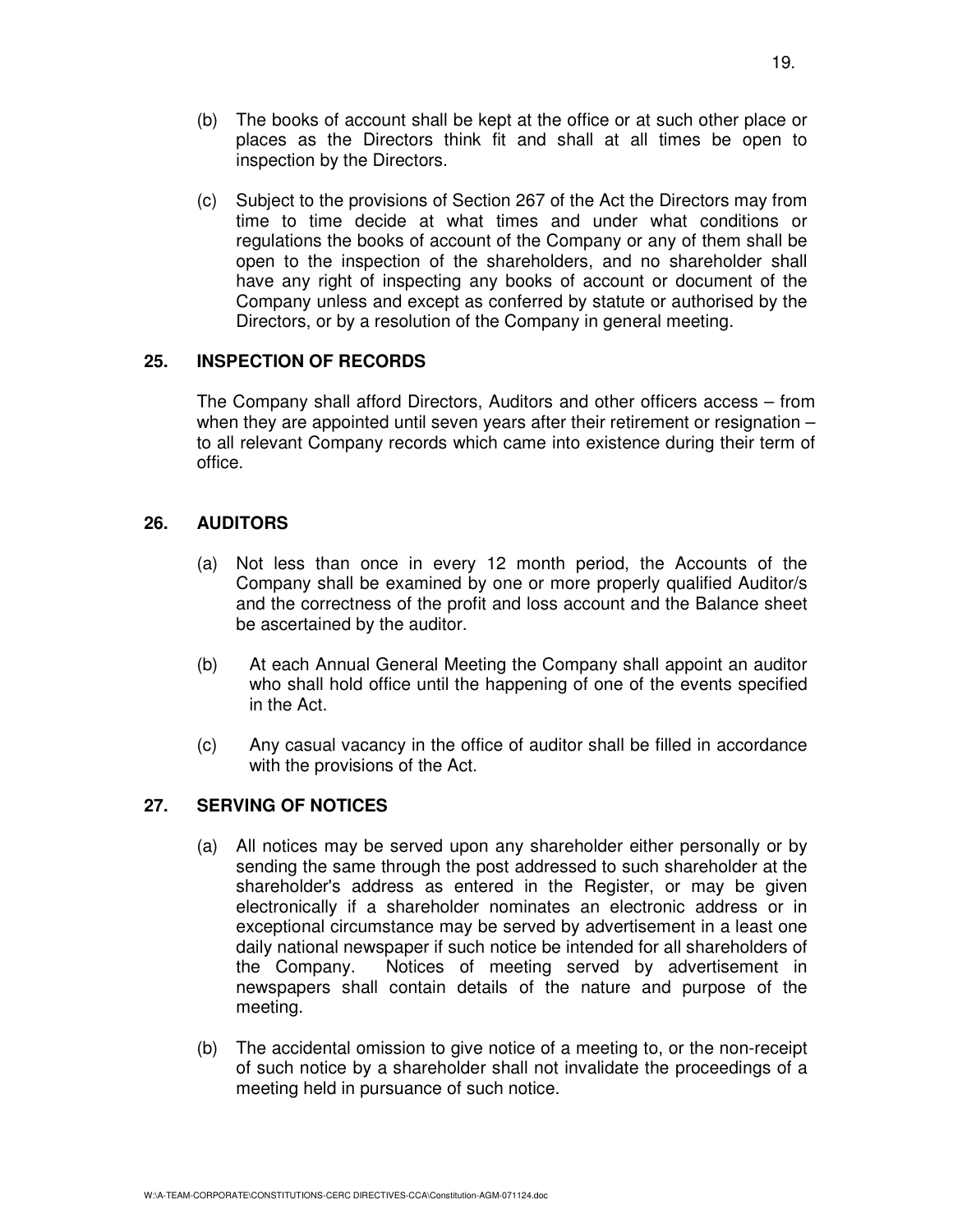- (c) Notwithstanding anything contained in Clause 11 notice of a General Meeting of the Company specifying an intention to propose a resolution as a special resolution shall be served by sending the same through the post. Notice in the Annual report of the Company forwarded to each shareholder shall constitute sufficient notice within the meaning of this Clause.
- (d) Any notice sent by post shall be deemed to have been served on the third working day following posting.
- (e) Notice of every general meeting shall be given in any manner hereinbefore authorised to: -
	- (i) every shareholder except those shareholders who (having no registered address within the State) have not supplied to the Company an address within the State for giving of notices to them;
	- (ii) the auditor for the time being of the Company.
- (f) No other person shall be entitled to receive notices of General Meetings.

#### **28. INDEMNITY**

- (a) Every Director and Secretary, Auditor and other Officer for the time being of the Company or other person duly authorised by the Board of Directors shall be indemnified out of the assets of the Company against any liability arising out of the execution of the duties of their office which is incurred by that person in defending any proceedings, whether civil or criminal, in which judgement is given in that person's favour or in which that person is acquitted or in connection with any application under the Law in which relief is granted to that person by the court in respect of any negligence default breach of duty or breach of trust.
- (b) No Director or Secretary, Auditor or other Officer for the time being of the Company or other person duly authorised by the Board of Directors shall be answerable or responsible for any act, receipt, omission, neglect or default of any other person notwithstanding any receipt or other document signed or act done for the sake of conformity or for any loss or damage whatsoever suffered by the Company unless the loss or damage shall happen through that person's own dishonesty.
- (c) Nothing contained or implied in Clauses 28 (a) 28 (b) hereof shall operate to exempt any person from or to indemnify any person against any liability which by virtue of any rule of law would otherwise attach to that person in respect of any negligence default breach of duty or breach of trust of which that person may be guilty in relation to the Company.